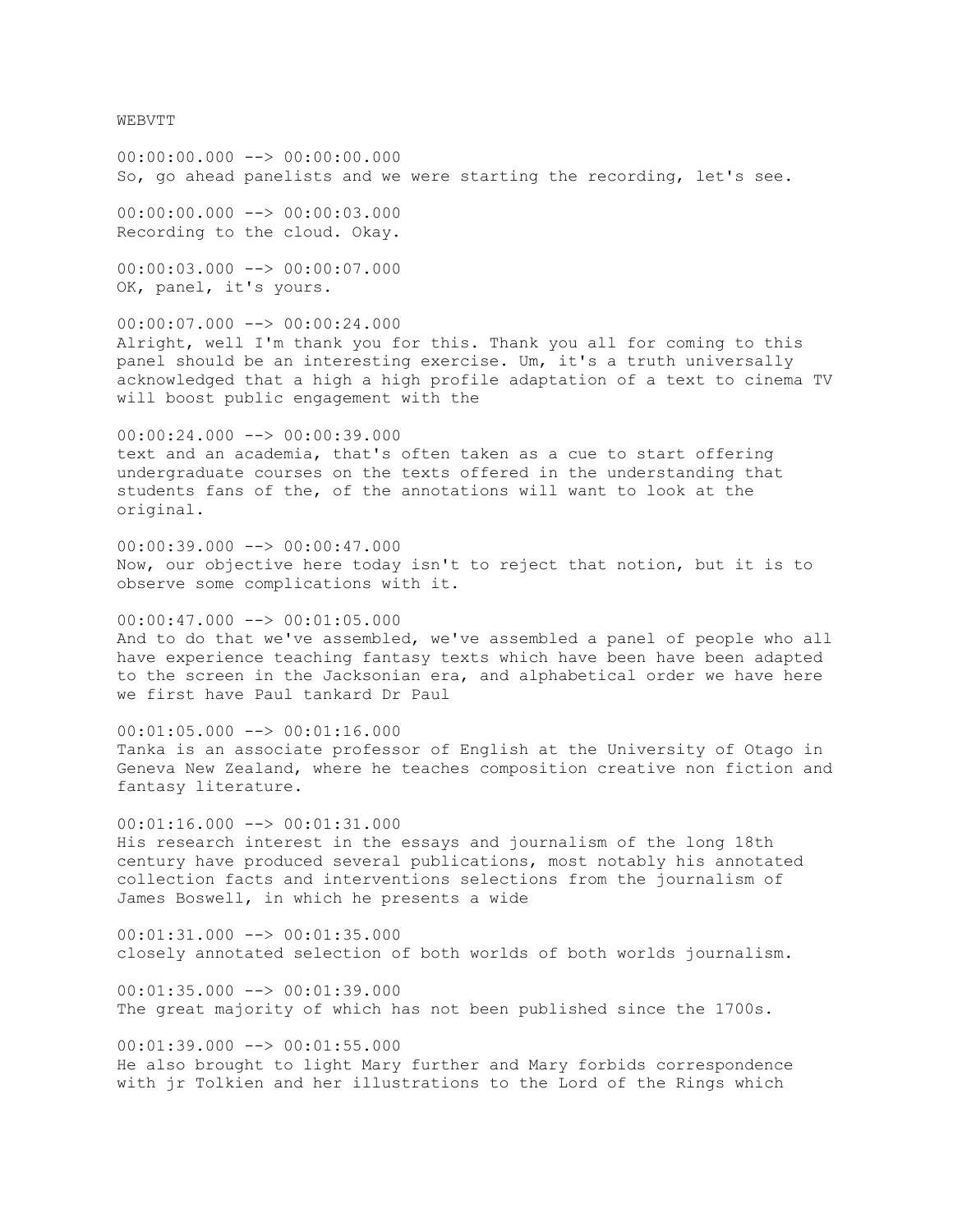which token claims made him think and illustrated edition of The Lord of the Rings might be a good thing to cover 00:01:55.000 --> 00:02:13.000 the, the JK Rowling side of the, of the equation that we have Professor Lana Lana whited, who is editor of the ivory tower and Harry Potter and of critical insight into the critical insights series volumes on the Harry Potter saga, and the Hunger Games  $00:02:13.000$  -->  $00:02:14.000$ trilogy.  $00:02:14.000$  -->  $00:02:21.000$ She's currently preparing a second ivory tower volume covering all of JK Rowling's fictional works. 00:02:21.000 --> 00:02:28.000 Dr wise it is professor of English and director of the Boone on his program at Ferrum College in Virginia.  $00:02:28.000$  -->  $00:02:43.000$ Her most recent book is murder. In fact, death and disillusionment in American true crime novels, a work in which she traces the conventions of fact based crime fiction and works such as Truman Capote it's in cold blood, placing such fiction, in a broader  $00:02:43.000$  -->  $00:02:51.000$ context of American literature, and to cover the mountain side of the equation we have myself Joseph Rex young. 00:02:51.000 --> 00:03:00.000 I live in Geneva New Zealand, where I pursue my research interests in the intellectual history of post enlightenment supernatural literature. 00:03:00.000 --> 00:03:17.000 My most notable publication today is my 2019 book, George RR Martin and the fantasy form in which I link Martin Song of Ice and Fire novels, to the fantasy tradition of the Inklings by demonstrating their common near romantic impact. 00:03:17.000 --> 00:03:25.000 I've also published similarly on the words of Dr Edison, they explored into medieval fantasy readings of contemporary Polish surrealism.  $00:03:25.000$  -->  $00:03:30.000$ And I've taught at universities in New Zealand, Joni and bosniaherzegovina. 00:03:30.000 --> 00:03:34.000 And I would get more work done if I didn't have to spend so much time on Joe application.  $00:03:34.000$  -->  $00:03:52.000$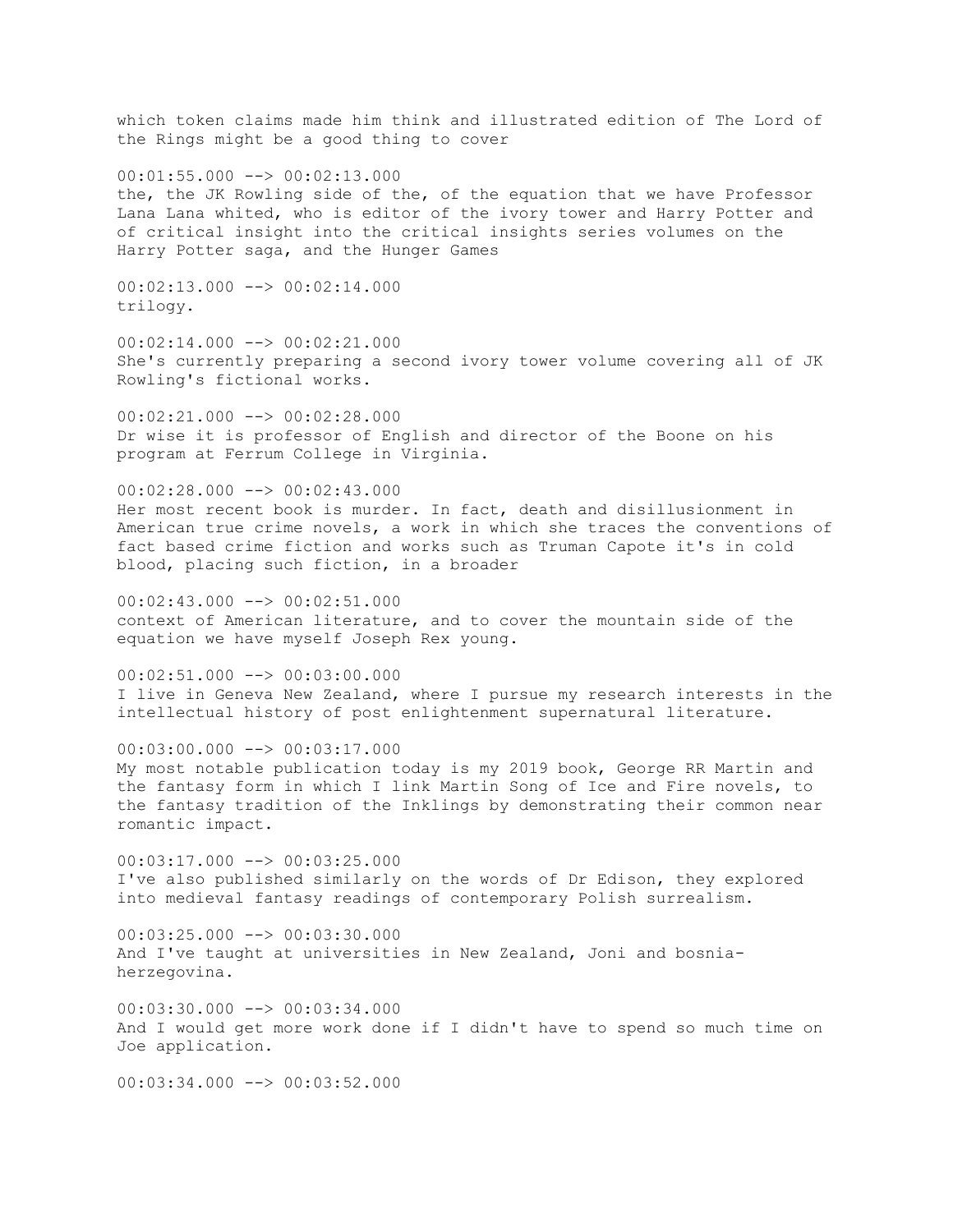So what's going to happen now is. Each of us is going to produce eight or 10 minutes of discussion of all our experiences teaching these, these chicks in the age of adaptation, and then they will be a bit of a postscript for me. 00:03:52.000 --> 00:03:57.000 And then we will throw the floor open to questions.  $00:03:57.000$  -->  $00:04:12.000$ But I'm we're starting with me. 00:04:12.000 --> 00:04:21.000 And as I as I taught token and Lewis and Pullman various students approached me and asked me when I was going to start talking about Game of Thrones. 00:04:21.000 --> 00:04:34.000 And I always said I wasn't teaching Game of Thrones I was teaching A Song of Ice and Fire. This is a literature course not a media studies course. I said, You're watching the AV versions of these texts was not going to cut it. 00:04:34.000 --> 00:04:44.000 So finally, the mountain classes roll around and I entered the theater to discover that about three quarters of the class were wearing Game of Thrones t shirts and I thought, excellent.  $00:04:44.000$   $\longrightarrow$  00:04:57.000 That's exactly the kind of of engagement, we want to see. Um, but as I started bouncing questions off the class that became increasingly apparent but very few of them had actually done the reading.  $00:04:57.000$  -->  $00:05:09.000$ And after class one student in a game of thrones t shirt came and approached me and unexplained he hadn't done the reading, because he was worried about spoilers for the TV show.  $00:05:09.000$  -->  $00:05:27.000$ Now the. That's a horror story in itself, but the the kicker here is that the reading night assigned was booked one of Martin's novel series, and the TV episodes based on that novel had gone to air five years previously.  $00:05:27.000$  -->  $00:05:36.000$ The student achievement he hadn't actually watched any of the show, um, he just enjoy the enjoy the fan sites he enjoyed the memes on the fan sites.  $00:05:36.000$  -->  $00:05:44.000$ And I said enough to buy the T shirt, and he noted excitedly and told me a joke about Game of Thrones which you'd read online.  $00:05:44.000$   $\rightarrow$  00:05:53.000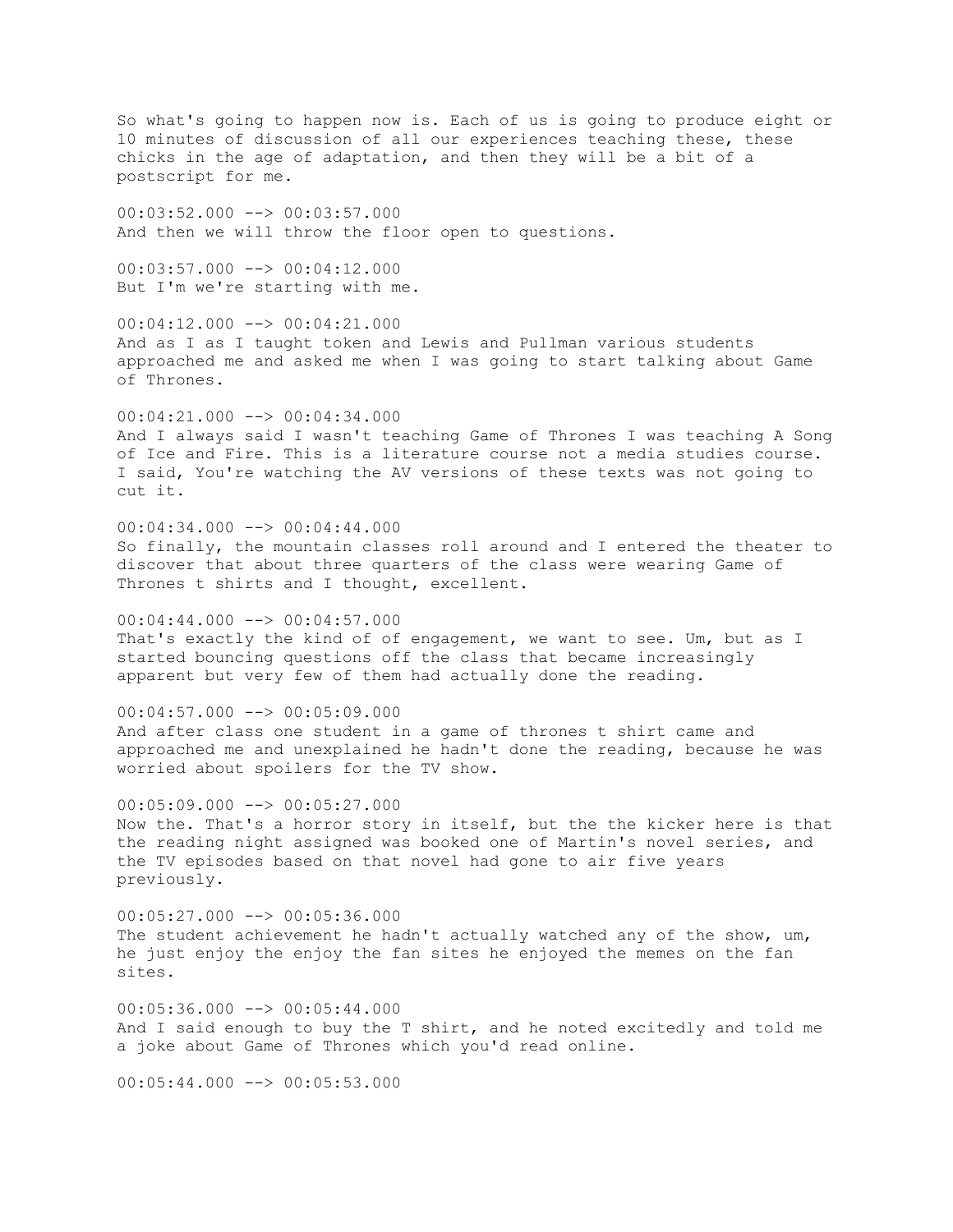And that sadly isn't an isolated incident I had a student in New Zealand, who described herself as a game of thrones Uber fan.

 $00:05:53.000$  -->  $00:06:08.000$ And when I asked her who her favorite character was she said Diana Rick, who plays one of the secondary characters in Game of Thrones, um, when I press the student further she couldn't actually named the character that Diana replayed, and she admitted

 $00:06:08.000$  -->  $00:06:23.000$ 

she hadn't actually watched any episodes of the show she just watched the scenes that had done in a Reagan them on YouTube, and that was the extent of her engagement with the show, and that made her a game of thrones fan.

00:06:23.000 --> 00:06:33.000 Now I mentioned these horror stories, not to complain but to diagnose the problem here. As I see it, the issue here isn't that people would rather watch the show, than read the book.

00:06:33.000 --> 00:06:50.000 The issue here is that both of these students received the primary exposure to the story, not through Martin's books or through Benioff and vices show, but via the activity of other fans, and that they seem to to value association with those fans ahead

 $00:06:50.000$  -->  $00:06:56.000$ of actually consuming the object of their affections whatever that whatever medium that that you know that takes place it.

00:06:56.000 --> 00:07:02.000 And I don't think this is a particular help for teachers of literature.

 $00:07:02.000$  -->  $00:07:19.000$ 

Now I don't have an incisive answer to this problem. But I do have a theory about how it emerged, the onset of the, of the Jacksonian age the age of large scale AV adaptations of fantasy lit coincides roughly with the massive spells Libby internet as

 $00:07:19.000$  -->  $00:07:28.000$ a source of information. Google was was launched in 1998, when Peter Jackson was filming the First Lord of the Rings movie.

00:07:28.000 --> 00:07:36.000 And I think the negotiations for over the film rights of the first Harry Potter book we're underway.

 $00:07:36.000$  -->  $00:07:49.000$ And by the time big fantasy adaptations started to hit the theaters at the beginning of this century, the general public was getting into the habit of using of using Google of using the internet.

 $00:07:49.000$   $\longrightarrow$  00:07:57.000 And once you find if you google Jr. Tolkien or Harry Potter isn't the narratives are in prose or on video.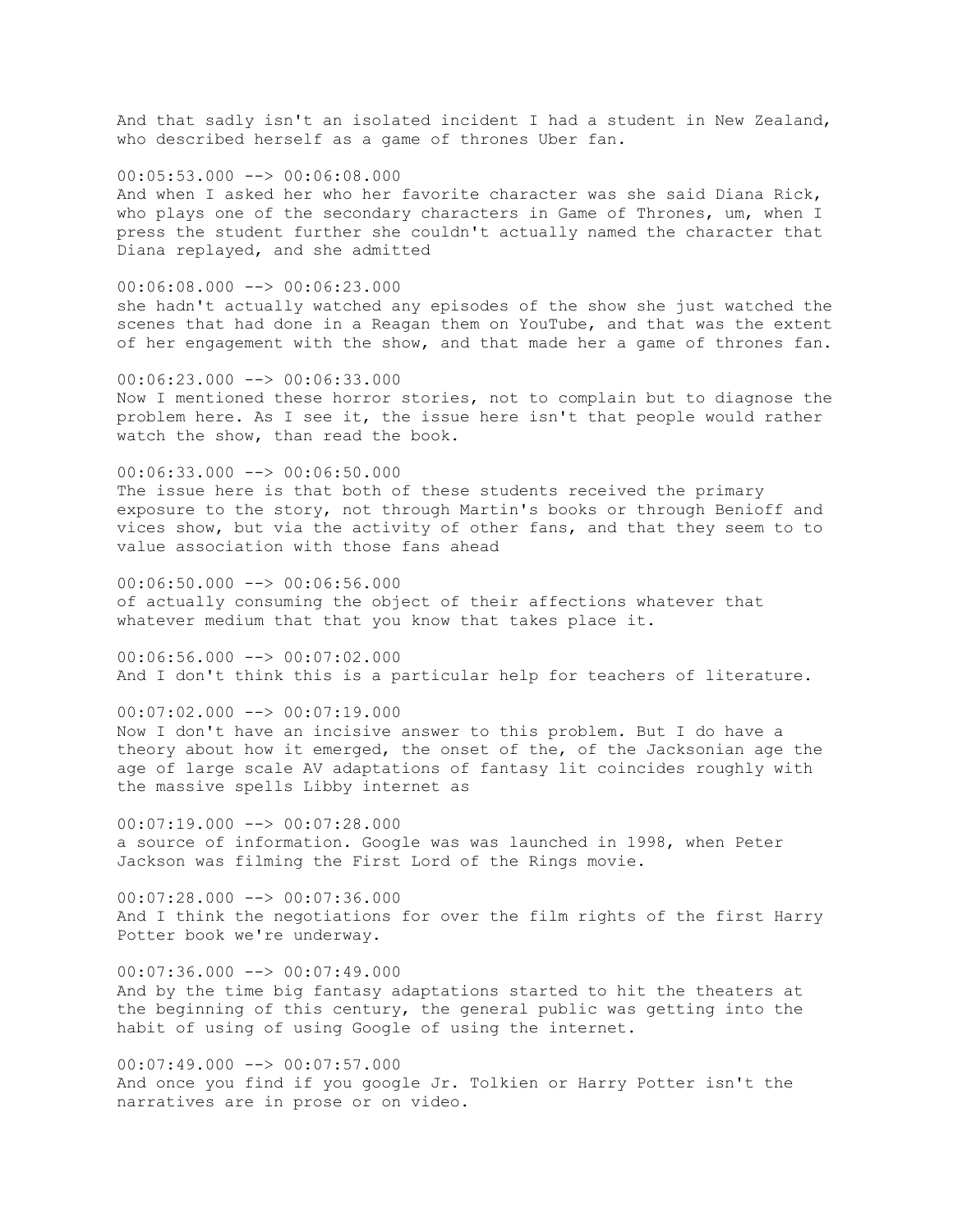$00:07:57.000$   $\rightarrow$   $00:08:00.000$ What you find is fan sites.

00:08:00.000 --> 00:08:13.000 And, and, and most of those fan sites are chiefly revolved around online humor, they revolve around your means and and jokes and so forth, and humor is fun everyone likes a laugh.

 $00:08:13.000$  -->  $00:08:29.000$ And that's such a lot of the reception of these narratives in the Jacksonian era gets inflicted through this this sort of humorous engagement with with with the, with the material by other fans.

00:08:29.000 --> 00:08:41.000 And what the Internet has done, I believe, is it's turned fandom from a consequence of a private connection with, with a text into a public act, almost as a clown act of sorts.

00:08:41.000 --> 00:08:58.000 the young men in Germany, afraid of spoilers for example I have no doubt loves what reading wearing his Game of Thrones t shirt, so he can show everyone what a huge nerd he is because people find know it's funny fandom it's itself fandom in the abstract

00:08:58.000 --> 00:09:09.000 is now as sort of codify double aspirational performance of public state of being. What you are a fan of is almost a secondary concern.

00:09:09.000 --> 00:09:31.000 Now what's going on here I think is what I call the Keith Richards effects. The cannibalization of discourse by its comedic elements. Right now I can promise you, somewhere in the world, somebody who's standing in the water cooler getting a big laugh

 $00:09:31.000$  -->  $00:09:39.000$ won't have any response for that because they probably haven't heard any Rolling Stones albums, they just find the band's reputation funny.

 $00:09:39.000$   $\longrightarrow$  00:09:55.000 And I think internet internet era fandom is seem particularly prone to this effects. In 2014, the moderator of an icon HP Lovecraft fan site actually shut down the forum function of the site, because all they had for months was jokes about tentacles not

 $00:09:55.000$   $\rightarrow$   $\rightarrow$  00:10:07.000 discussion of HP Lovecraft stories, um, you know the central activity, it seems of revival you're a doctor who fandom seems to be less watching the show than then swapping jokes about how Alex can't claim stairs.

 $00:10:07.000$  -->  $00:10:24.000$ Internet era fandom. I think often seem to be more icing the cake, you know, it's a myth con was just a weekend long concert by the not really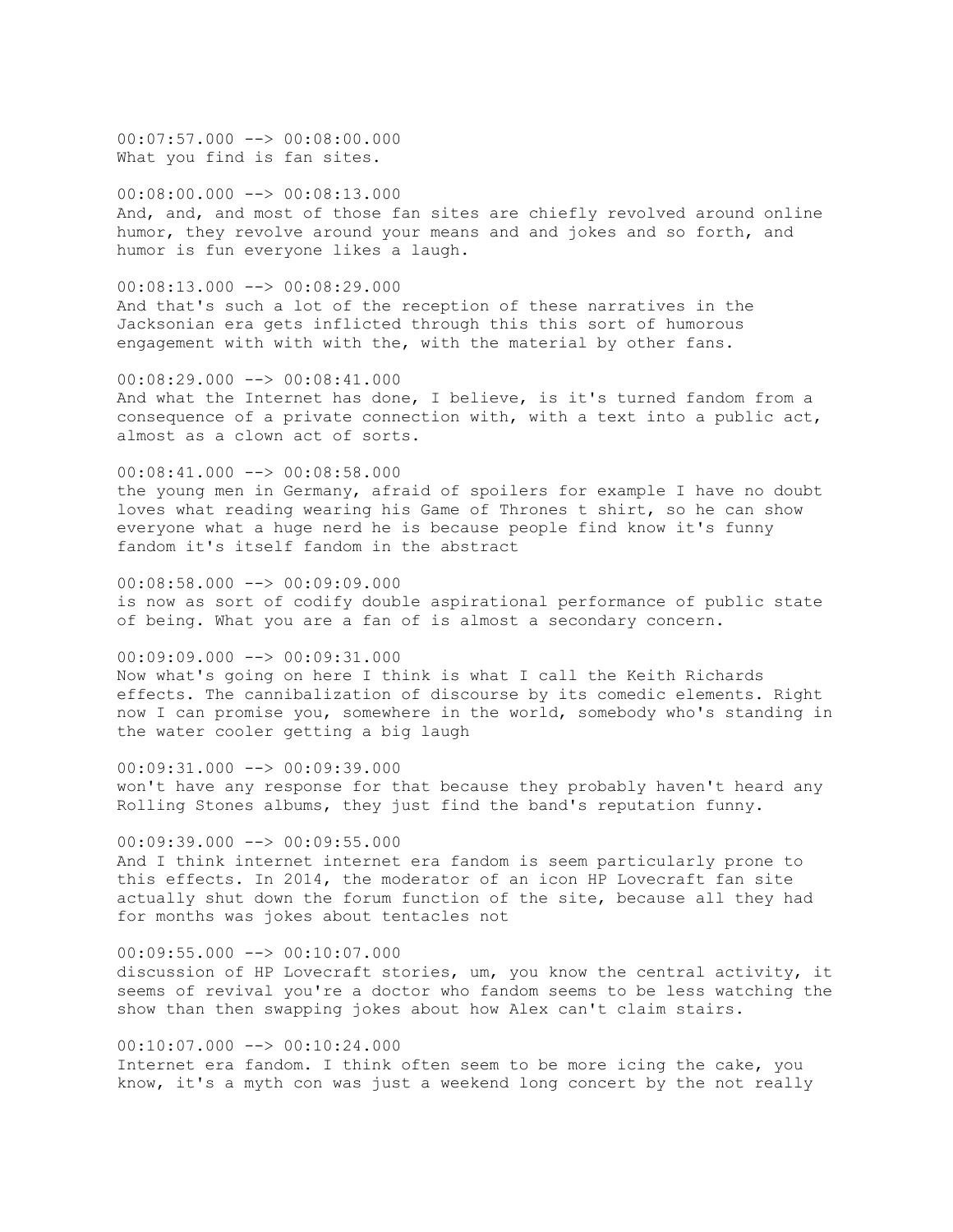fun with con players, you know, which would be funny but I think we can agree probably rather limited in scope  $00:10:24.000$   $\longrightarrow$  00:10:37.000 and Game of Thrones in particular seems to have been espoused mostly as something to tell jokes about. And if you chief objective is to get a lot by saying in Game of Thrones everybody dies, you don't actually need to watch the show you certainly don't  $00:10:37.000$  -->  $00:10:52.000$ need to read the books. I think I've found the hardest thing about studying Martin for the last five years or so has been finding anyone much whose love of this of this era defining critically acclaimed multimedia phenomenon has actually moved them to 00:10:52.000 --> 00:10:58.000 sit down and ever watch any of it it's it's quite hard to find actual literate Game of Thrones fans. 00:10:58.000 --> 00:10:59.000 Um. 00:10:59.000 --> 00:11:13.000 Now, I don't want to be misunderstood here is calling out fake fans that's a pretentious and then a noxious thing to do. And I don't want to dismiss grass grass roots fandom because Good things come out of fandom is the metabolic society for a start. 00:11:13.000 --> 00:11:27.000 But I think what we're up against here if we want to capitalize on the publicity of the Jacksonian era isn't people who prefer movies two books are problem I believe is the mutation of fandom for personal states to a public online act. 00:11:27.000 --> 00:11:32.000 That's not a holy negative development, but it does seem to complicate matters.  $00:11:32.000$  -->  $00:11:43.000$ Um, so I wonder, Lana How do you feel about that in relation to, to, to, rolling fandom. 00:11:43.000 --> 00:11:54.000 You know I've spent a lot of time thinking about that question since you initially asked me Joe and I think I would say that rolling fandom has largely been enhanced by the internet.  $00:11:54.000$   $\longrightarrow 00:12:02.000$ I had not let me give a little bit of context before I go back to that answer. I had not given a lot of thought.  $00:12:02.000$  -->  $00:12:22.000$ Prior to preparing for this panel to the way that the release of the Harry Potter books and films, really overlaps very closely with the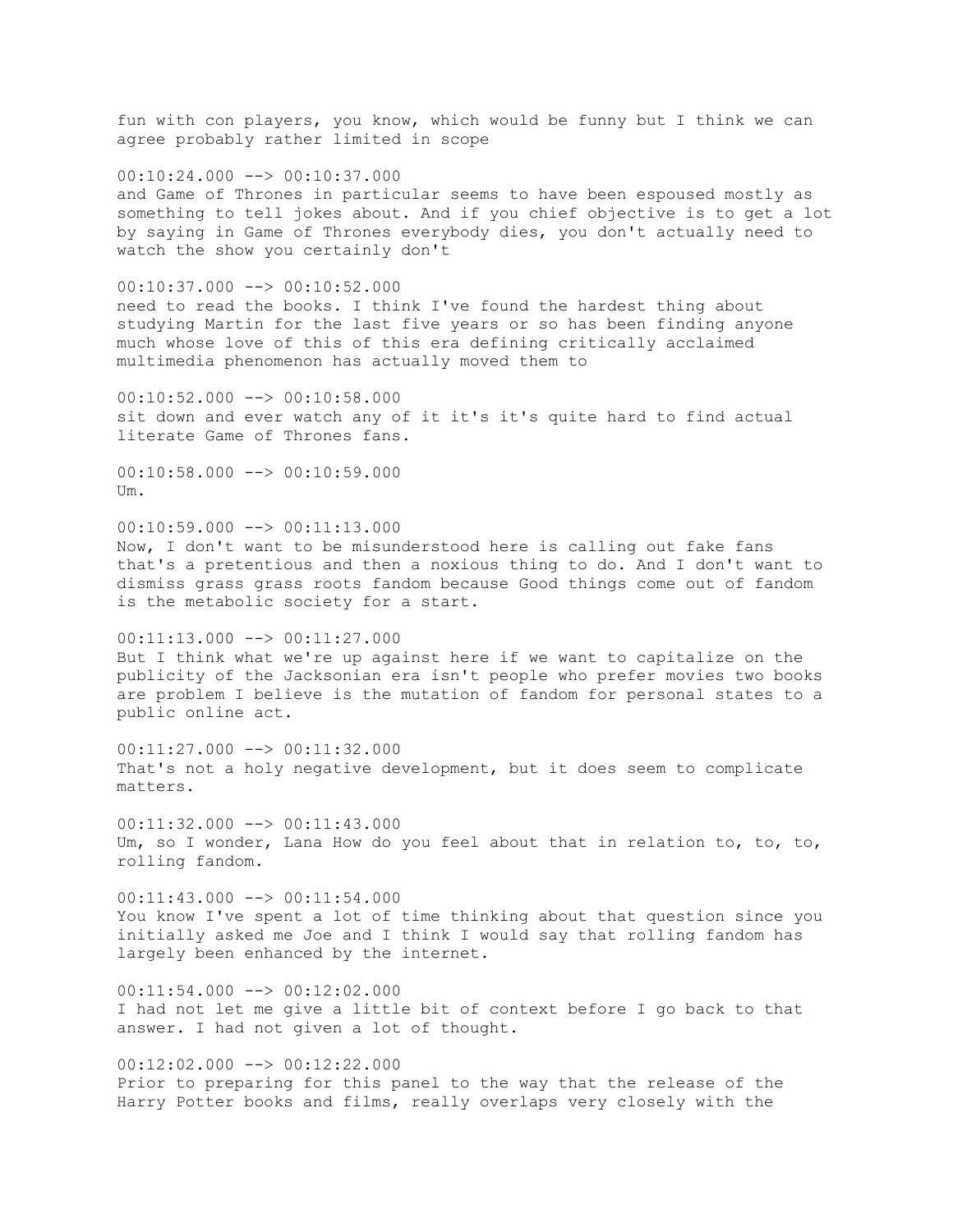development of the internet I looked at some data about the development of the internet and I found that in 1997 when

 $00:12:22.000$   $\longrightarrow$   $00:12:41.000$ Harry Potter and the Philosopher's Stone was released only about 18% of households in the United States had internet service and by 2010 when the last Harry Potter film adaptation was released, almost 75% of homes in the United States had internet.

 $00:12:41.000$  -->  $00:12:59.000$ 

I think that's almost the whole story about the influence of the internet on Harry Potter fandom i mean i think in some ways the Harry Potter series may be the crossover saga for internet fandom just because of the way the dates correspond corresponded.

#### $00:12:59.000$  -->  $00:13:14.000$

I went back to an essay by the only contributor to have an essay besides myself in the ivory tower and Harry Potter who will also have an essay in in the second book and that is Becky Bora, who wrote an essay about fan culture in.

 $00:13:14.000$   $\longrightarrow$   $00:13:28.000$ In the first book is called apprentice wizards, welcome, and it involved a lot of primary research on Becky's part and also kind of a survey of the context of a fan culture studies at that point.

 $00:13:28.000$  -->  $00:13:42.000$ In Becky's so she talks a lot about Henry Jenkins book textual poachers, which was published in 1991 and if you don't know that book I highly recommend it because it's really important text about fan culture in particular.

 $00:13:42.000$  -->  $00:13:59.000$ Jenkins uses the term participatory culture, which I think is probably better than any other term, I could come up with for describing the way that Harry Potter fans and really has grown over the course of the saga but.

 $00:13:59.000$  -->  $00:14:10.000$ But as I said Becky's essay was published in 2001, the year 2000 was really the watershed year in the release of the Harry Potter series because

 $00:14:10.000$  -->  $00:14:26.000$ scholastic in the United States Scholastic's net three and a half million dollars on the hype leading up to the release of Harry Potter and the Goblet of Fire, that created the bookstore at midnight experience, which really, I think, had an effect on

00:14:26.000 --> 00:14:32.000 the whole cosplay aspect of the Harry Potter series.

 $00:14:32.000$  -->  $00:14:35.000$ And at that particular time.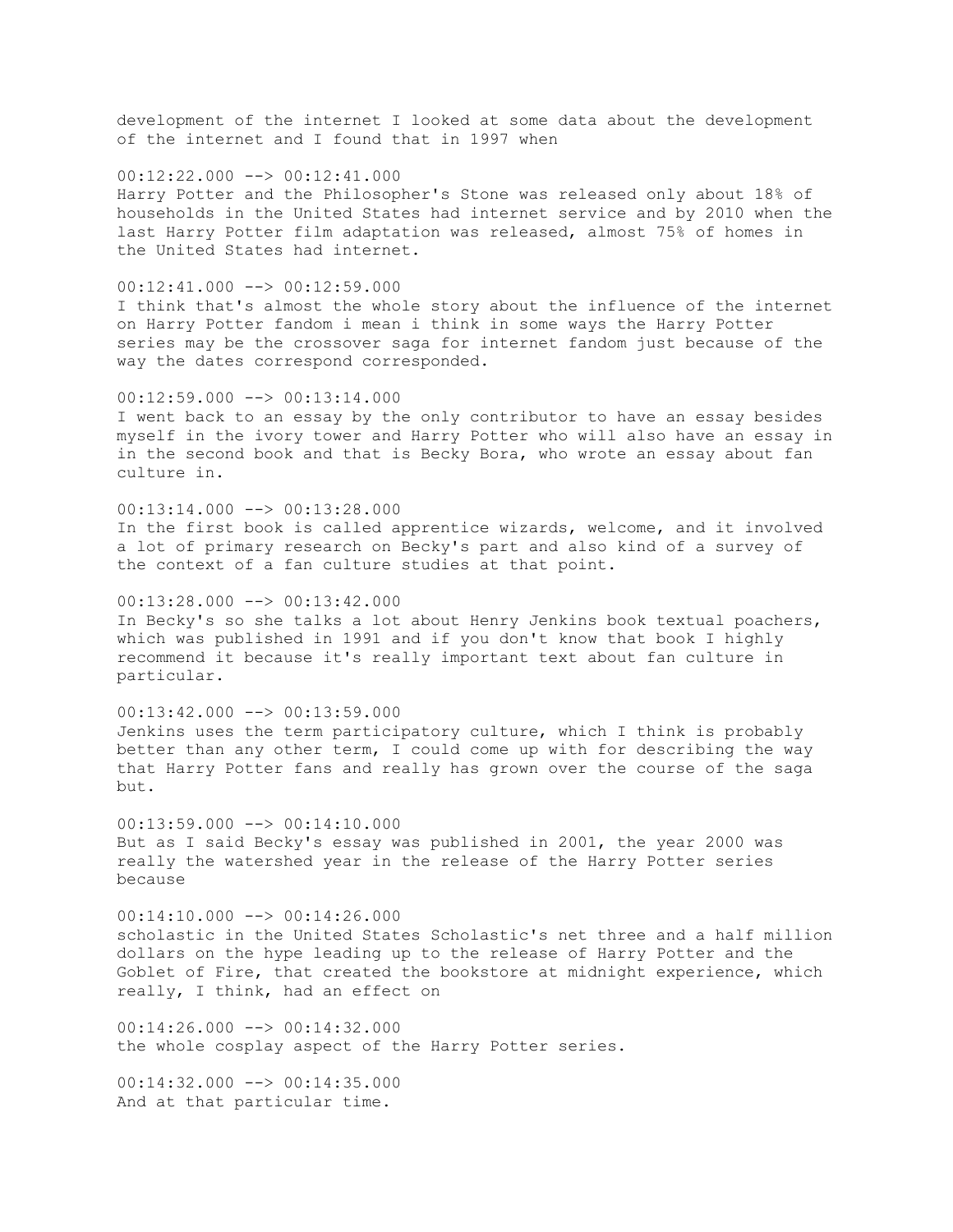### $00:14:35.000$  -->  $00:14:47.000$

I think most of us are probably aware there was a lag of a few months between the publication of Harry Potter and the Philosopher's Stone in England, and the appearance of Harry Potter and the philosophy and the Sorcerer's Stone in the United States the

### $00:14:47.000$  -->  $00:15:02.000$

time when scholastic was acquiring the rights during that time period, the nine year old son of an America Online executive who had read the Harry Potter series who was one of the first readers to be really active on message boards, was posting all the

#### 00:15:02.000 --> 00:15:18.000

time on America Online about Harry Potter. Consequently, largely through the influence of his father, I suppose, America Online started a Harry Potter channel keyword Harry Potter and and even when that particular area of America Online was not highlighted

 $00:15:18.000$  -->  $00:15:29.000$ on the home screen when AOL users logged in, it continued to have a kind of the steady, to have kind of a steady presence.

### 00:15:29.000 --> 00:15:42.000

They beat this, it was a special feature in the families channel on AOL, just a couple of other dates that I think are relevant to this. The PlayStation wasn't introduced until 1994 so it was very new.

00:15:42.000 --> 00:15:54.000 At the point when the Harry Potter series. When the Harry Potter books began to be published the Xbox didn't come along until 2000 and very late 2000 November, 2000 actually.

### $00:15:54.000$  -->  $00:16:05.000$

So I think young people at that point we're not immersed in gaming culture or in online gaming culture to nearly the same extent that they are now.

 $00:16:05.000$  -->  $00:16:16.000$ That was not even really building yet when the novels, began to be published. And so I think the Harry Potter series had time to grow as a text based fandom.

00:16:16.000 --> 00:16:29.000 Prior to the omnipresence of the internet, but when the internet came along, especially early on with message boards and people beginning to organize conferences.

### $00:16:29.000$  -->  $00:16:46.000$

I think the the fandom continued to grow at that point, I mentioned that Becky Bora, who was the author of the essay in the ivory tower and Harry Potter has written a kind of an updated approach to fan studies and Harry Potter.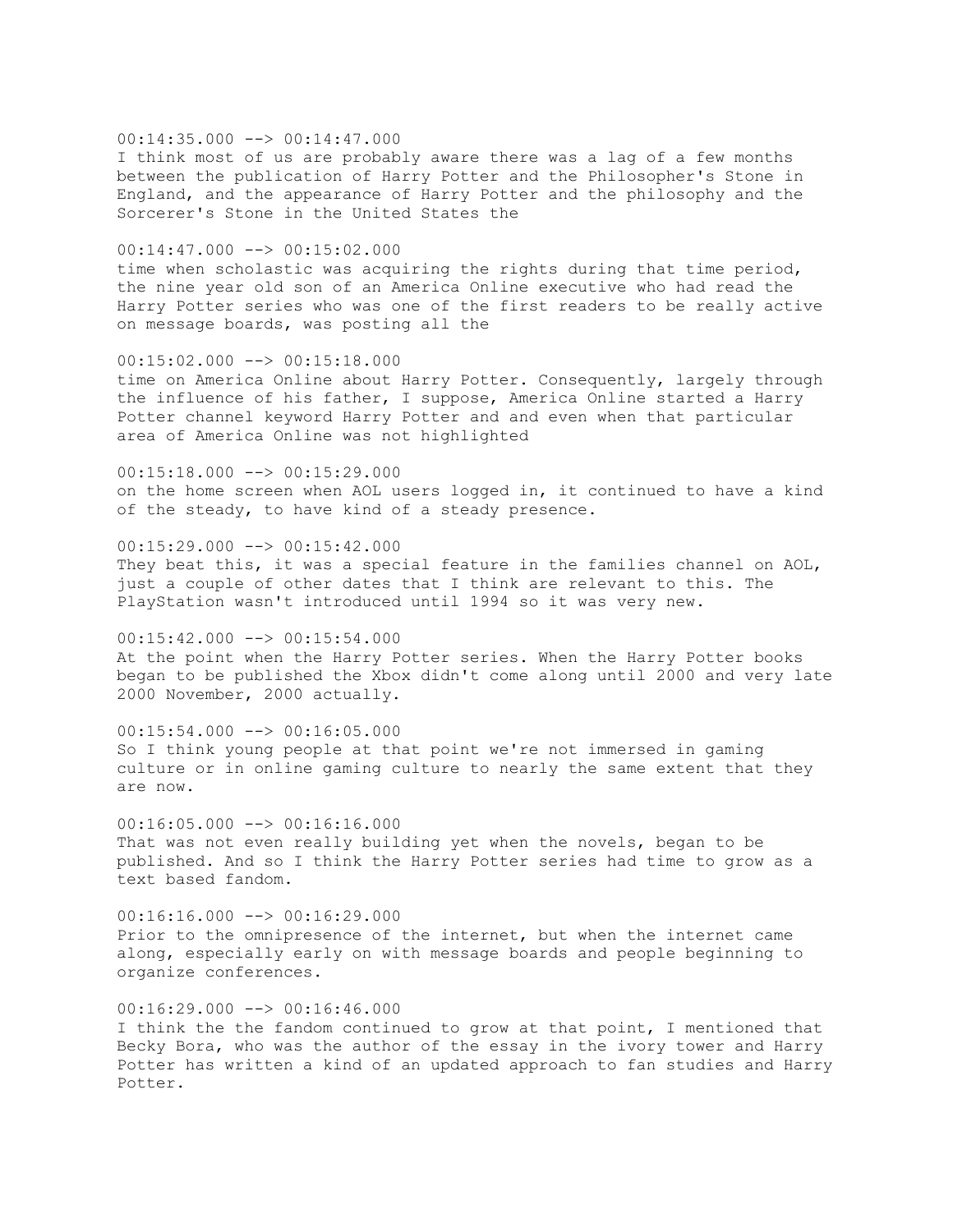# $00:16:46.000$  -->  $00:17:00.000$

One of the things that Becky says in that essay that really resonates with me and that I think is true for my students in a course that I teach called Harry Potter and the hero myth, not a course exclusively about the Harry Potter novels, but of course

 $00:17:00.000$  -->  $00:17:04.000$ which really uses those novels as kind of a touchstone.

# $00:17:04.000$  -->  $00:17:18.000$

It continues to be true for me that the students who are really devoted fans of the Harry Potter series have almost to a person come to the series first from the books and not from the films.

# $00:17:18.000$  -->  $00:17:33.000$

I am probably getting an increasing number of students who know the series, only from the books or who experienced, I mean, only from the films sorry, or who've experienced the films first, and then the books, but I think I could probably correlate the

# $00:17:33.000$  -->  $00:17:50.000$

grades in my class with the students with the highest grades probably are the ones who came to the series from the texts and the ones who who may be, choose to write about in their projects to write about lots of other works like Percy Jackson series,

### $00:17:50.000$  -->  $00:18:08.000$

or, or perhaps Fellowship of the Ring which we also read in the course, or a Hunger Games novel, the students who are not as devoted to the Harry Potter series, they tend to be the ones who did not come to the series, initially from the books.

### $00:18:08.000$  -->  $00:18:20.000$

I wanted to pose a question that comes directly from Henry Jenkins work that I thought about a lot since I began planning these comments. And in order to do that I want to read a short quotation.

 $00:18:20.000$  -->  $00:18:27.000$ And this is from textual poachers again the date of that book is 1991.

00:18:27.000 --> 00:18:45.000 Jenkins rights, and he's been talking at this point about the fact that in fan studies in the 1980s and 1990s. There was a lot of experimentation with different methodology about fan studies Henry Jenkins own work is based very much on on television and

 $00:18:45.000$  -->  $00:19:01.000$ he looked at a lot of British TV series like the Avengers and Doctor Who, and some American fantasy series of the beauty and the beast TV series with Linda Hamilton and Ron Perlman Twin Peaks

 $00:19:01.000$  -->  $00:19:03.000$ night.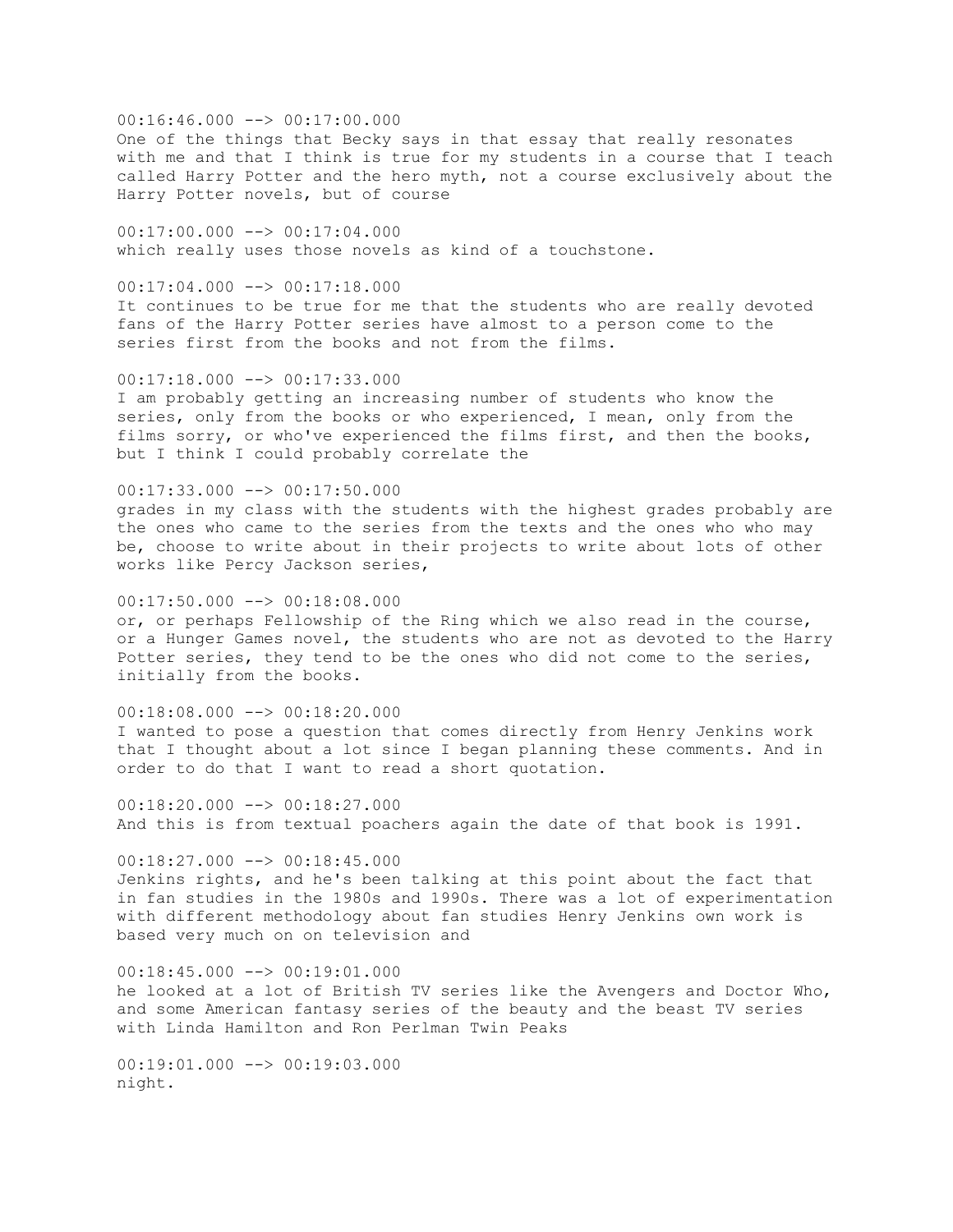$00:19:03.000$  -->  $00:19:11.000$ Dark Shadows I think he looks at some of their series, so he's been talking about the way that the methodology of fan study changes in the early 1990s. 00:19:11.000 --> 00:19:22.000 And then he writes central to this move has been the recognition that there is no privileged position, from which to survey a culture.  $00:19:22.000$  -->  $00:19:34.000$ Rather, each vantage point brings with it both advantages and limitations, facilitating some types of understanding. While blinding us to others.  $00:19:34.000$  -->  $00:19:50.000$ I think that's a statement that we could really take also in discussing the different approaches of those who come to a series from the texts, and from screen adaptations the question of whether there's a privileged position.  $00:19:50.000$  -->  $00:20:04.000$ and I'll tell you for myself personally, you know, I tend to come down on the side of the text I spent a lot of time recording Harry Potter podcasts and listening to Harry Potter podcast podcasts, I think to a person my friends who were really serious  $00:20:04.000$  -->  $00:20:10.000$ Harry Potter scholars would say that they perceive the Harry Potter cannon. 00:20:10.000 --> 00:20:18.000 To be the seven novels the seven original novels of the series, and they view the film adaptations. 00:20:18.000 --> 00:20:25.000 As imaginings of those novels as  $00:20:25.000$  -->  $00:20:28.000$ interpreted interpretations of those novels.  $00:20:28.000$  -->  $00:20:37.000$ So you know for myself I come down on the side of saying there is a privileged position and it is the position that begins with the checks.  $00:20:37.000$  -->  $00:20:49.000$ But I think that question about how the different vantage points, bring with them advantages and limitations and facilitate some types of understanding well perhaps blinding us to others.  $00:20:49.000$  -->  $00:20:53.000$ I think that's important. I was having a conversation with a friend.  $00:20:53.000$  -->  $00:21:10.000$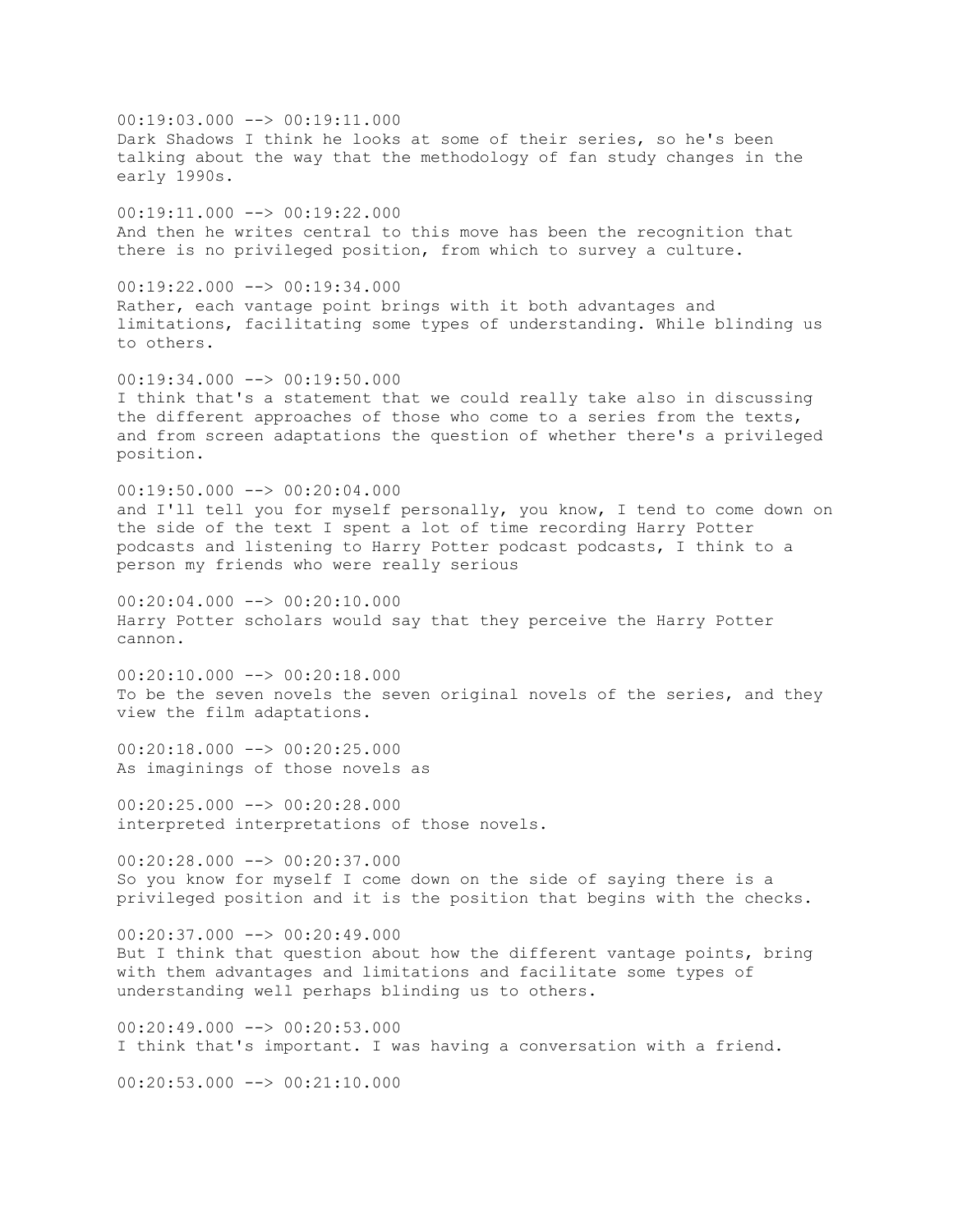Just yesterday about the fact that often if we try to watch a film adaptation especially an adaptation of a work in a series, without familiarity with the checks, we may be incredibly confused I remember taking my father in law with with my sons when

00:21:10.000 --> 00:21:23.000

they were little to see the adaptation of Harry Potter and the Prisoner of Azkaban, he was terribly confused, partially because he had not seen your previous Harry Potter film and partially because he had no familiarity with the checks.

00:21:23.000 --> 00:21:39.000 So obviously, we may experience gaps and we try to watch an adaptation we're not familiar with the material that's being adapted, but I was also interested in the question of whether you can make the same argument that there are ways in which the film

 $00:21:39.000$  -->  $00:21:59.000$ experience is helpful in reading the text and the friend that I was talking with suggested that with regard to character. Sometimes it's easier, especially if you're reading a novel that's really busy that has a lot of characters maybe an ensemble, sort

00:21:59.000 --> 00:22:14.000

of cast, having seen the film adaptation in some ways can help you to kind of keep the character straight and the example that she cited was the Joy Luck Club by Amy Tan which has a dual layer, layer of mothers who are American immigrants and daughters

00:22:14.000 --> 00:22:19.000 who are Chinese American born in the United States.

 $00:22:19.000$  -->  $00:22:36.000$ 

For me with the Harry Potter series, I would say maybe the one aspect of the film experience that I might like even more than the books is watching Quidditch because I really liked seeing that traumatized on the screen, and in some ways it gives me kind

 $00:22:36.000$  -->  $00:22:51.000$ of a sense of the danger of that experience in a way that I don't get it from the printed word, so I think that question about whether there is a privileged position with regard to the bifurcation that we're discussing today.

 $00:22:51.000$  -->  $00:23:03.000$ I think that's an important question. And then the other one that I would, that I would ask you to continue to consider is whether perhaps the Harry Potter series is the crossover saga, for what we're saying about internet based fandom.

00:23:03.000 --> 00:23:12.000 I think it may be,

00:23:12.000 --> 00:23:17.000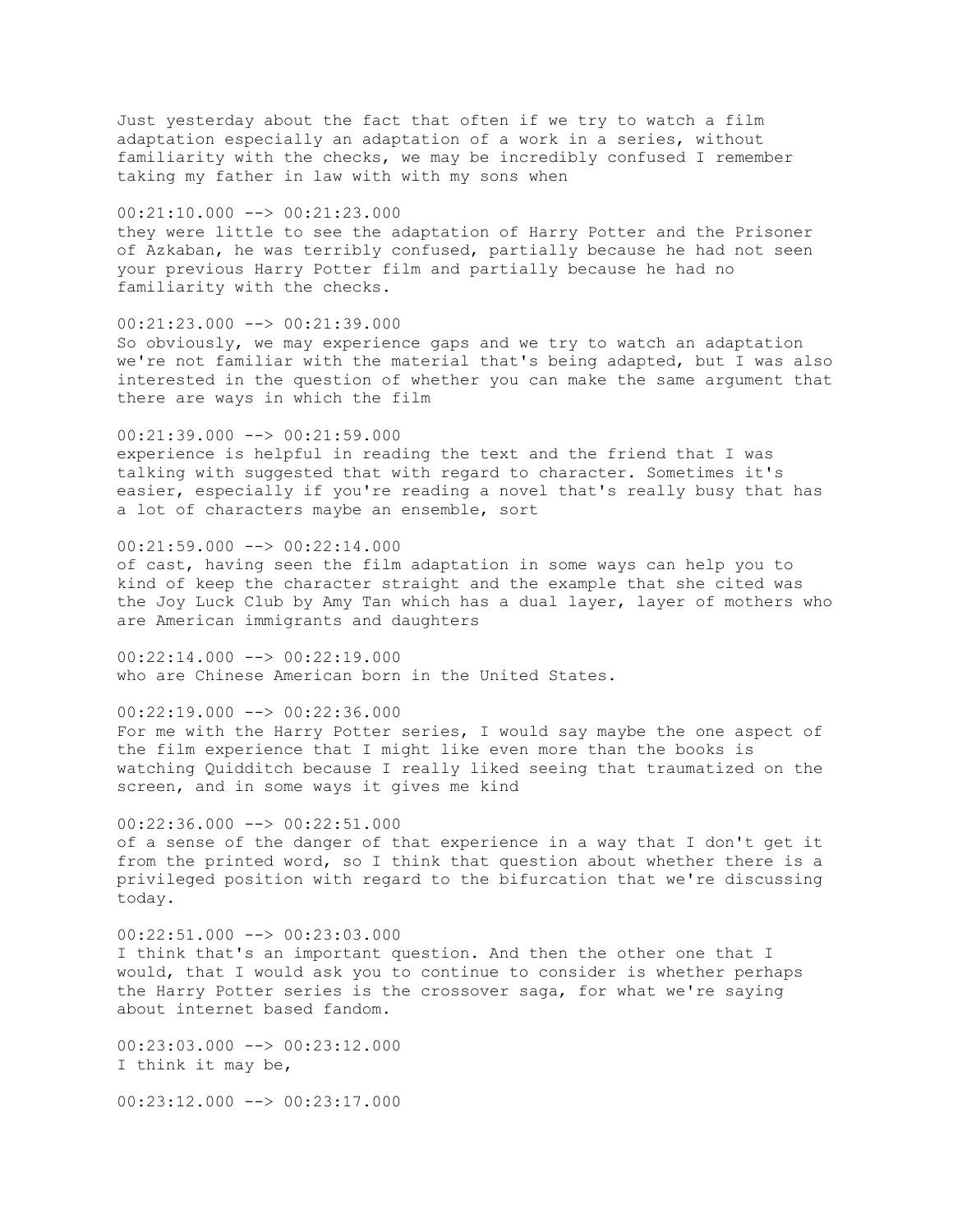Over to you.

 $00:23:17.000$  -->  $00:23:21.000$ Thank you, Lana, and thanks very much Joe.

00:23:21.000 --> 00:23:44.000 And I should say that this is we're currently employing a medium here that I'm not entirely familiar with and reflecting on this medium has contributed to my reflecting on a question Joe's question which is, which is really a question.

00:23:44.000 --> 00:24:01.000 A question I think about media, and as Joe, Joe said I spend quite a bit of my time teaching teaching essays and creative nonfiction writing and I'm constantly trying to place my, the genre that I teach in the midst of the genres that the more sort of

 $00:24:01.000$  -->  $00:24:14.000$ readily understandable with creative writing. On the one hand and and academic writing on the other. And we're just creative nonfiction sort of falling in.

00:24:14.000 --> 00:24:35.000 In this and I see genres as being essentially media themselves kinds of media. And that, I think that that Marshall McLuhan's insight from back in the 50s that the medium is the message is, is an insight that we we constantly at risk of losing sight of

00:24:35.000 --> 00:24:48.000 because the resemblances between things across media are always so obvious to us know so imaginatively engaging, and yet we know that at a certain level.

 $00:24:48.000$   $\longrightarrow$   $00:25:11.000$ takes mediated through some entirely different technology is essentially a different kind of thing and the, the connections between them. I think connections that need to be grasped imaginatively that only the human mind would be capable of grasping.

 $00:25:11.000$   $\rightarrow$   $00:25:19.000$ You know I technology is not going to see a hard copy of The Lord of the Rings.

00:25:19.000 --> 00:25:28.000 And, and the movie version is being in any way similar, because it requires interpretation to actually to actually appreciate that.

 $00:25:28.000$   $\rightarrow$   $\rightarrow$  00:25:42.000 As someone who's been reading The Lord of the Rings myself since I was about 16 which is clearly an increasingly long time ago. It's taken me a while to catch on to the fact that you can consider yourself a fan of The Lord of the Rings and not have actually

 $00:25:42.000$   $\rightarrow$   $00:25:49.000$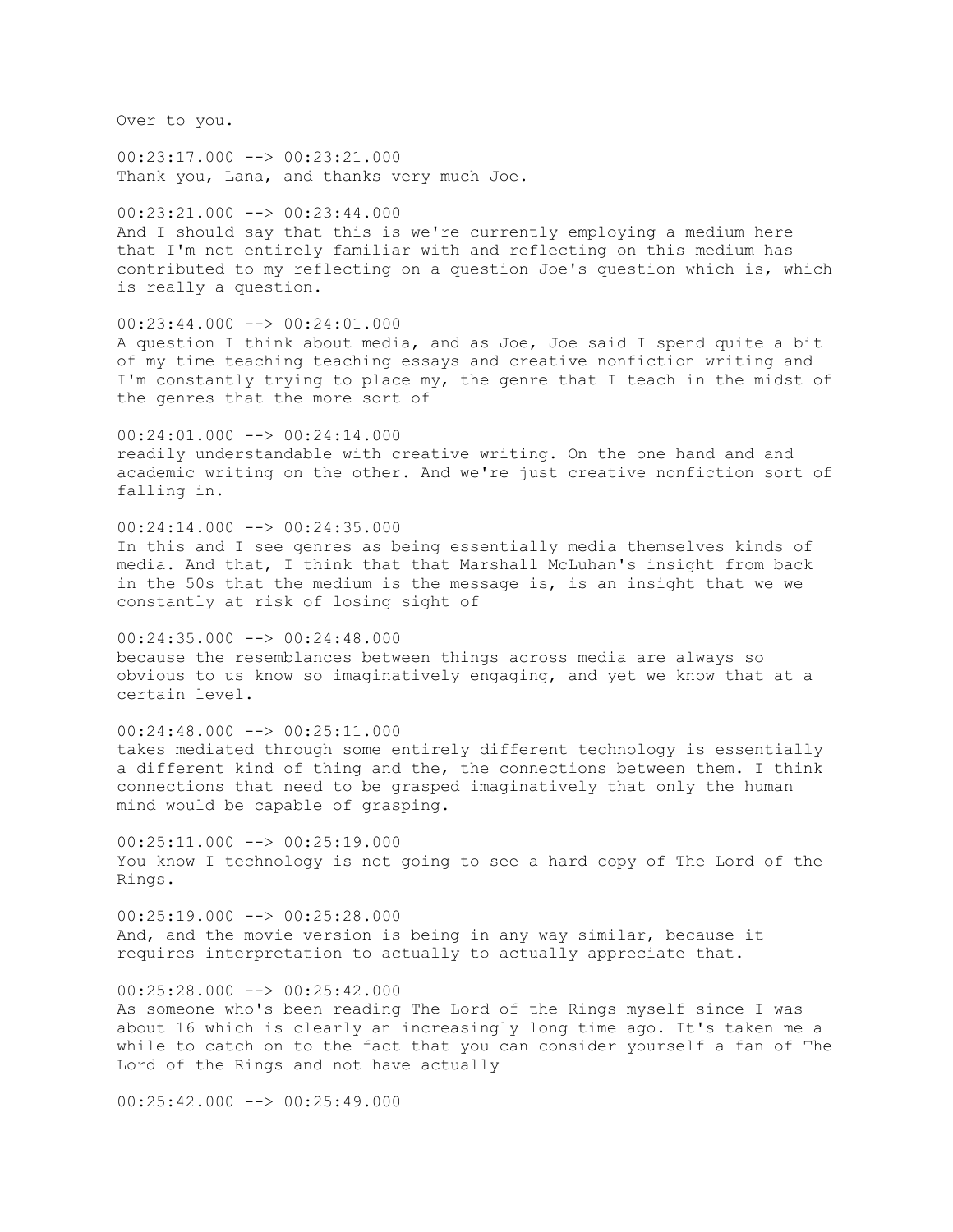read the book, and I was surprised by that in sort of recent years. When I started teaching fantasy.  $00:25:49.000$   $\longrightarrow$   $00:26:01.000$ One of the things that you could assume, was that the students had read The Lord of the Rings you weren't sure what else they'd read they might never read Mormon gospel they might never get to see, but they would certainly read The Lord of the Rings.  $00:26:01.000$  -->  $00:26:06.000$ Now Harry Potter is more likely to be the shared fantasy reading experience.  $00:26:06.000$  -->  $00:26:25.000$ And as students of the grading. Our students experience of the Lord of the Rings is more like likely or at least just as likely to be the films, rather than the book or, or books over the decade, the experience of reading, and I think we need to think  $00:26:25.000$  -->  $00:26:43.000$ about how these what these different kinds of takes, Zoo, it's the experience of reading The Lord of the Rings that has over the decades generated music and drama and posters and clubs and audio books and scholarship Scholarship Of course, ended ended  $00:26:43.000$  -->  $00:26:46.000$ goes on doing so 00:26:46.000 --> 00:26:55.000 What, what a Peter Jackson's films generation left to their own devices well they've generated a culture of their own, of course.  $00:26:55.000$  -->  $00:27:16.000$ And it's a culture of which I'm clearly less aware than I am of the culture that's been generated by the books, but its culture. Culture that consists of exhibitions and T shirts networks, full of stuff on the internet gags and lists and images and gossip,  $00:27:16.000$  -->  $00:27:18.000$ that the internet circulates. 00:27:18.000 --> 00:27:26.000 And here in here in New Zealand, of course, the films are generated tourism, for which we're all very grateful.  $00:27:26.000$   $\longrightarrow 00:27:31.000$ Tall canes Lord of the Rings has Tolkien has generated no tourism force. 00:27:31.000 --> 00:27:54.000 Peter Jackson has generated the tourism, but I'm not sure that the finish interest in the movies is is actually an interest in fantasy, the things that I that I find, say typically on Pinterest, an interest in the actors

in the films, what they look like,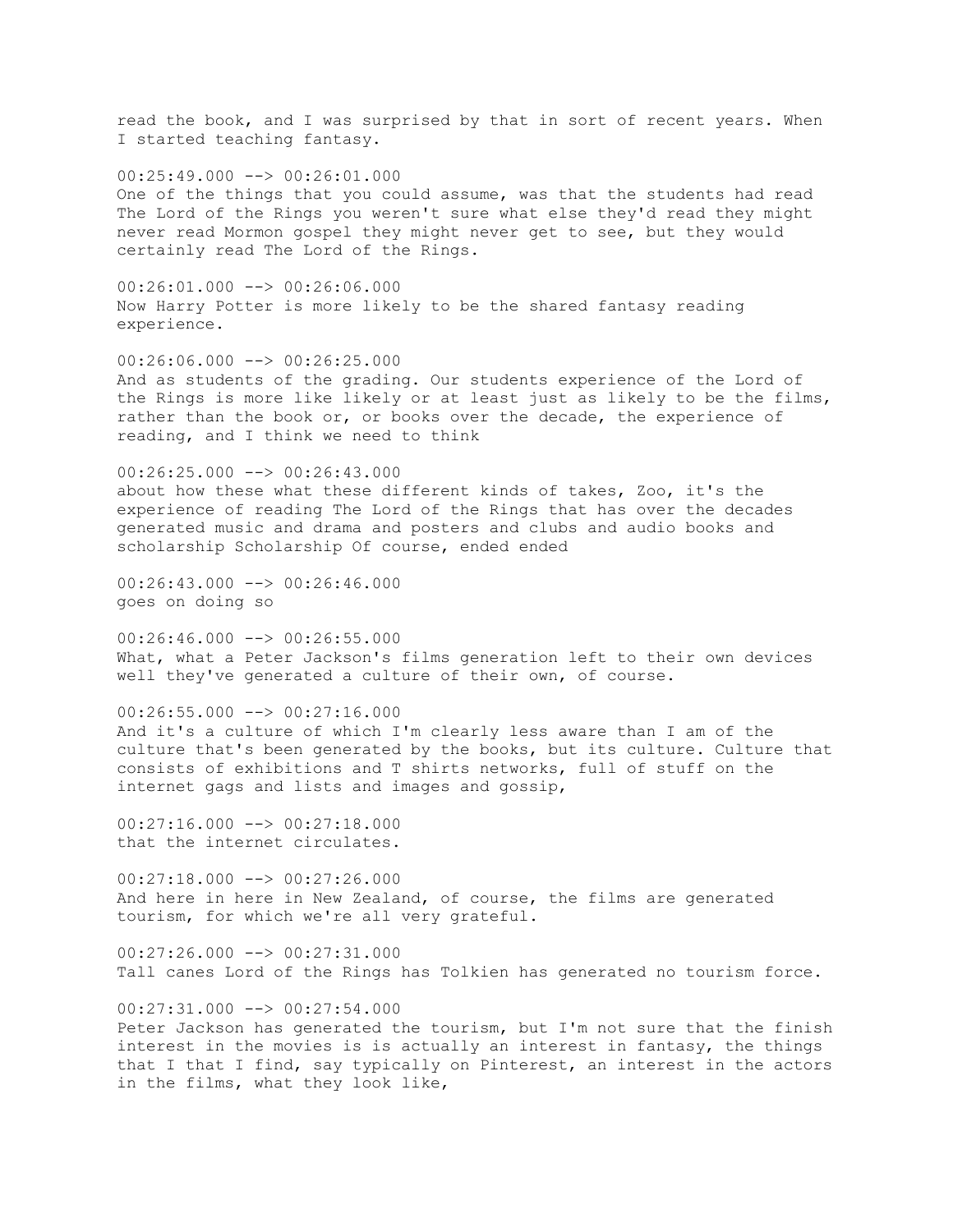$00:27:54.000$  -->  $00:28:10.000$ you know who's a hunk and who isn't. Who's your favorite. Is it Orlando Bloom is it Viggo Mortensen stills from the film with films with jokey or facetious captions which plays into what Joe was saying, inspirational quotes. 00:28:10.000 --> 00:28:30.000 Man, anecdotes, or inside of our accounts, about the filming and stuff about the costumes and the artifacts, etc. Now, that in some ways this is sort of reminiscent of the Tolkien fans who are devoted to the languages, need to be a bit hesitant about  $00:28:30.000$  -->  $00:28:37.000$ this so I've got friends who are devoted to the language is not an interest that I share because my brain is not wired that way. 00:28:37.000 --> 00:28:40.000 And it's an interesting talking completely understood. 00:28:40.000 --> 00:28:48.000 But if you read these letters he also found as a little bit worrying that people could immerse themselves in the AP phenomena of the text. 00:28:48.000 --> 00:28:52.000 In the same way that he found sort of dangerously attractive. 00:28:52.000 --> 00:29:10.000 And I think the reason he uses that expression as aware of the danger with regard to himself, is that it leads away from the story, rather than into the story and that's the big distinction that that I would make.  $00:29:10.000$  -->  $00:29:16.000$ Now most literary academics like ourselves have have interests, which can readily be described as Spanish.  $00:29:16.000$  -->  $00:29:35.000$ Perhaps the most notable of those are editing and editing of texts and, and bibliography and Bibliography begins with the quintessential essentially nerdy activity of book collecting, which I'm pleased to see in the backgrounds for Joe and Lana and myself 00:29:35.000 --> 00:29:49.000 is a is a hobby that is in no danger of dying anytime soon. You can put texts of you're talking collection up on Pinterest as well with all of those other things and people do their their little shelves of the history of Middle Earth and all the different  $00:29:49.000$  -->  $00:29:57.000$ editions they've got of the Lord of the Rings. I could do that too if I wanted to, but there's something in me that really doesn't want to indulge this.

 $00:29:57.000$   $\longrightarrow$  00:30:07.000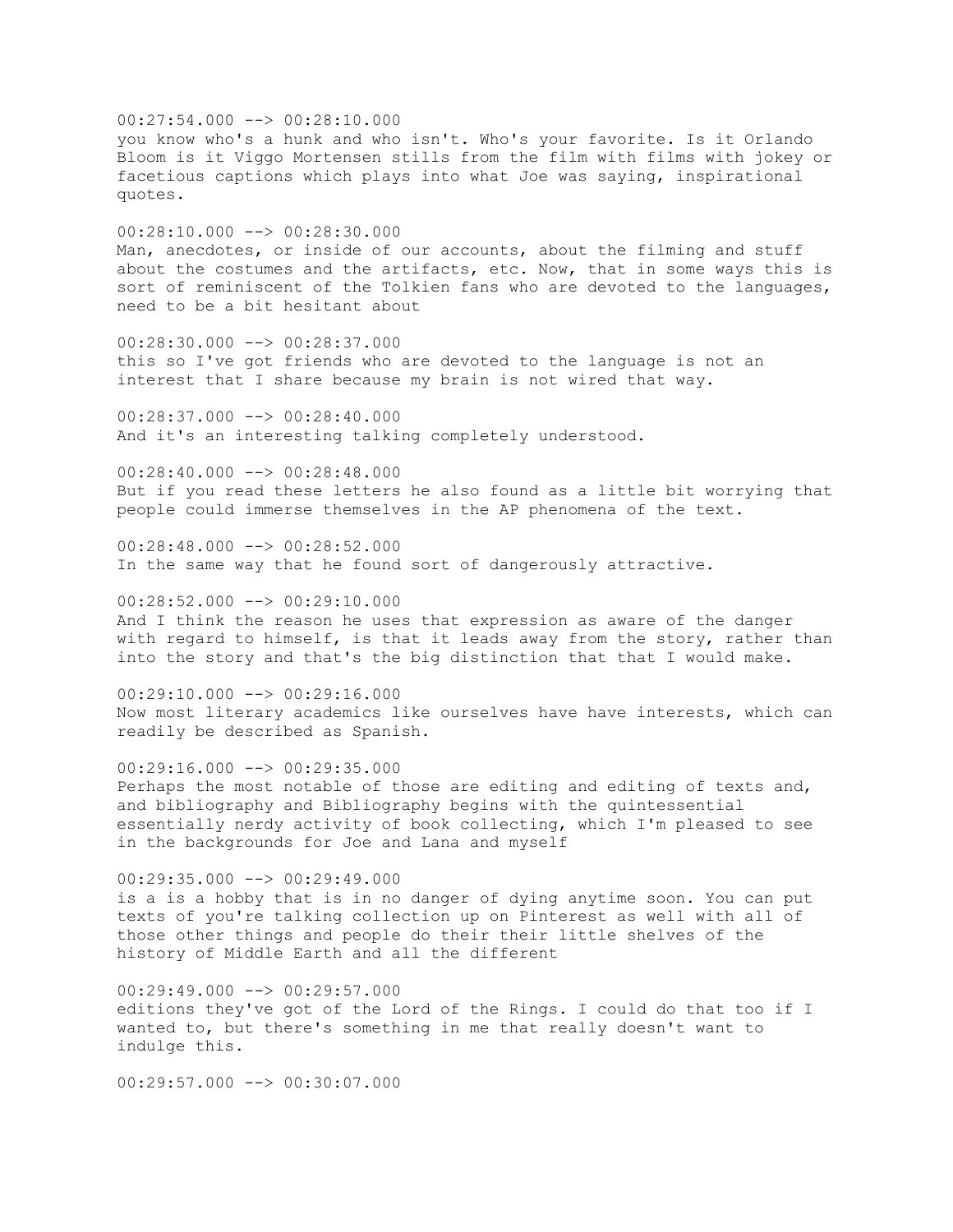And it's a book collecting isn't essentially scholarly interest in a way that I think, sharing filming memes isn't really.

 $00:30:07.000$  -->  $00:30:28.000$ And I would argue that in this way that it's, it's easy for people in film studies to to mock or deprecate readers interest in infidelity criticism as it sometimes referred to as assessing a, an adaptation solely by its fidelity to a literary original

00:30:28.000 --> 00:30:41.000 and you can see why this is offensive to film studies, people because even to acknowledge your literary origin, seems to detract from the artistry of the film, and the sense of it's makers as creatives.

00:30:41.000 --> 00:30:55.000 I would defend fidelity studies I I think any interest in fidelity however basic it may be, which did you like better, the film or the book involves being concerned about at least two versions of the same text.

00:30:55.000 --> 00:31:09.000 So that is inevitably an interest in story in a way that putting up names of your fav favorite actors. On the one hand, and then even have a book collecting all the other.

 $00:31:09.000$   $\longrightarrow$   $00:31:14.000$ They're not necessarily an interesting story.

00:31:14.000 --> 00:31:28.000 This is particularly the case when considering two texts in different genres such as the book of the Lord of the Rings and Peter Jackson's films. The Book of the Lord of the Rings and Peter Jackson films and Ralph Bakshi cartoon book of the Lord of the

 $00:31:28.000$  -->  $00:31:38.000$ Rings but it's actually so rough back she's cartoon and the forthcoming Amazon mini series, because the story is what exists, across across the media.

00:31:38.000 --> 00:31:57.000 And this, as I say this strikes me as being the beginning of scholarly interest of critical interest in the in the best sense of the word. the impulse that's manifest in the time on a formula for literary topics of compare and contrast, which is used

 $00:31:57.000$  -->  $00:32:12.000$ in every exam and every essay, it's, it's a summary of what we ask our students to do to reach an informed judgment. By comparing and contrasting two things, and in on fairy stories.

00:32:12.000 --> 00:32:30.000 Tolkien observes that something fundamental defenders he is lost by visual presentation. When people are not required to imagine, and the closest I can get to explaining what this loss is, is to suggest that the detailed representation of Marvel's inevitably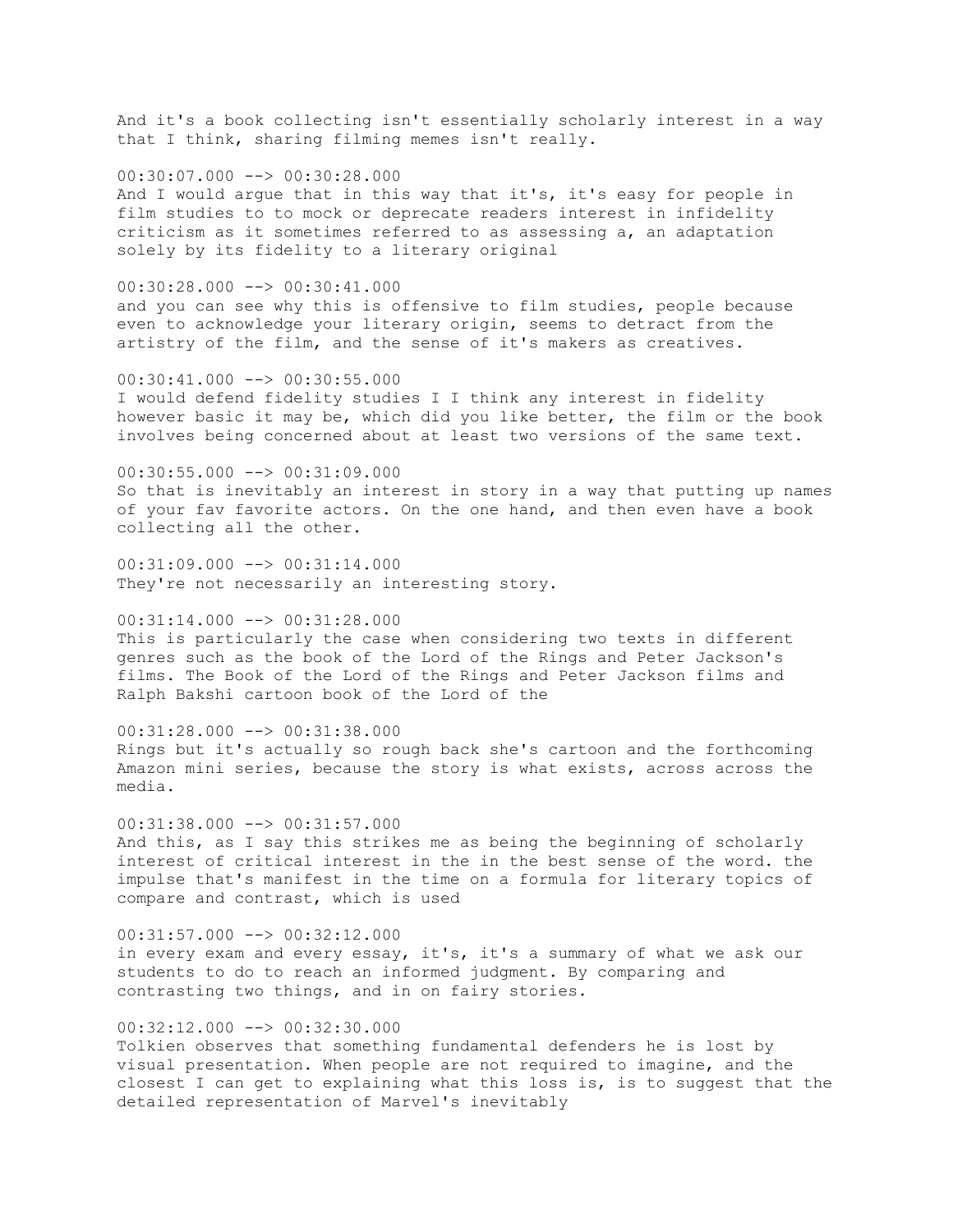00:32:30.000 --> 00:32:52.000 leads to treating the story as a vehicle for the visuals, rather than the visuals, as a vehicle for the story, which is what interests are either a very stories, and a writer who writes on fairy stories, the dependencies, to the Lord of the Rings, the

00:32:52.000 --> 00:33:06.000 pre history the languages the genealogies, etc. They take readers more deeply into the world of the book they are yes they are rather geeky, but a geek of the dependencies to the films that dependencies to the films are just as geeky, but they don't take

00:33:06.000 --> 00:33:19.000 That depends these films are just as geeky, but they don't take the viewers more deeply into the story oriented Middle Earth if you look at the dependencies to the films and I still haven't got through viewing them or they take you into the nuts and bolts

00:33:19.000 --> 00:33:26.000 of filmmaking of storyboards of costumes and props design of locations and sets etc.

00:33:26.000 --> 00:33:31.000 poking you better than to preoccupy his readers with distracting visuals even in the books.

 $00:33:31.000$  -->  $00:33:41.000$ And one thing that's always interested me is that Sarah is a character in the films in a way that he's not actually a character in the book.

 $00:33:41.000$  -->  $00:33:58.000$ We were hardly two minutes into the films, when we see sour on appear, visually represented on the screen. He is a character in the films. He's not depicted in the books at all We never go into his office sorry sanctuary or he's private sanctum or, you

00:33:58.000 --> 00:34:05.000 know, wherever he he sits up at the top of Berra do pulling the pulling the wings off bets or something.

00:34:05.000 --> 00:34:10.000 He doesn't appear he's only ever talked about.

 $00:34:10.000$  -->  $00:34:21.000$ And, but the film requires to depict him. And therefore, reduces our opportunities to imagine, or consider the Bell Rock in the film.

00:34:21.000 --> 00:34:30.000 Now, in, in both texts in the book it's described as being of man shape. Maybe

00:34:30.000 --> 00:34:37.000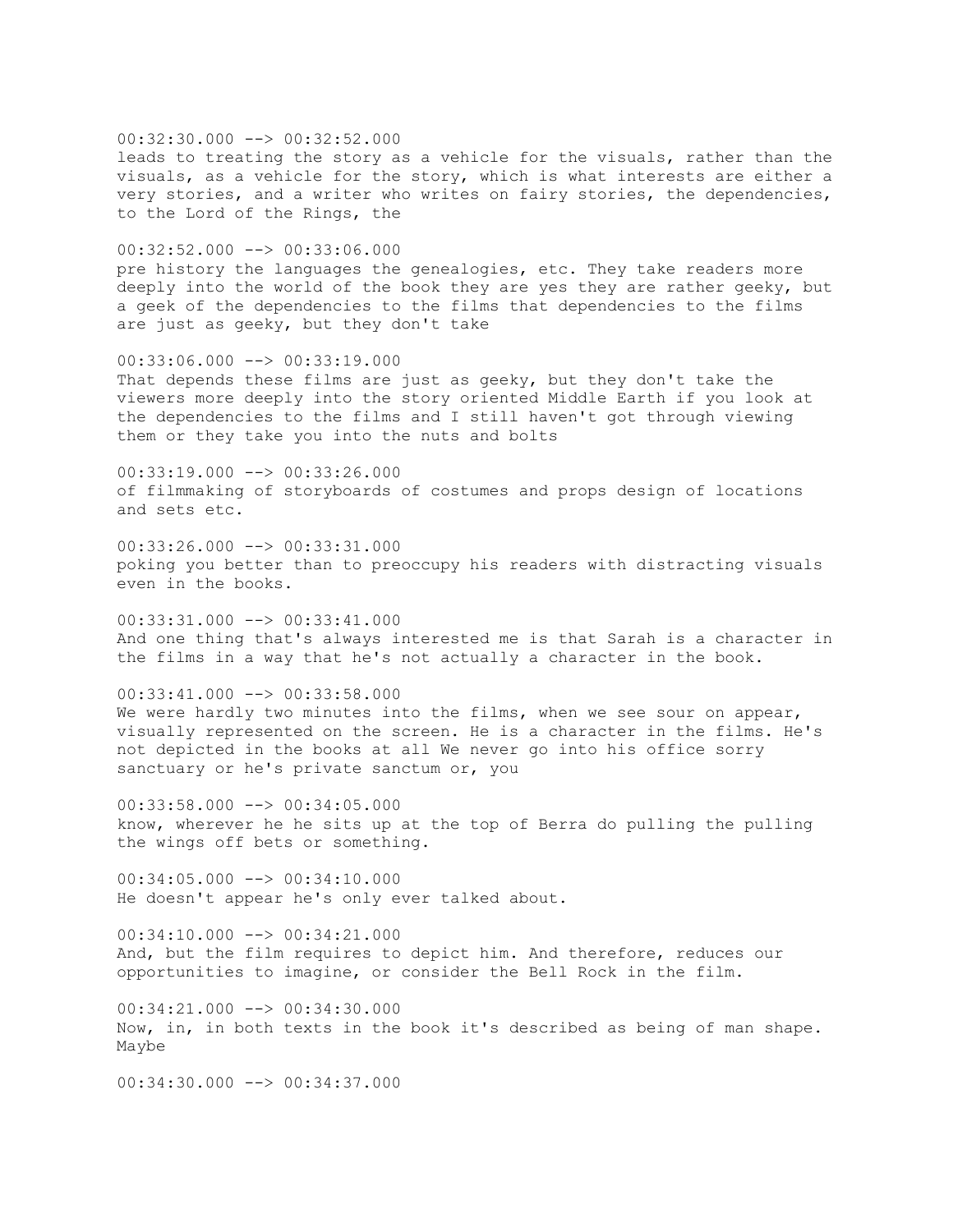it has a blade it's got a whip. There's a shadow IT shadow is said to be like wings. 00:34:37.000 --> 00:34:39.000 It has nostrils, or bleed.  $00:34:39.000$  -->  $00:34:49.000$ It can step and it can leap. And then later it appears to actually have weeks, rather than have things that are like wings. Tolkien hasn't made up his mind about that. I find that interesting. 00:34:49.000 --> 00:35:01.000 I find that interesting. But the film doesn't have these sorts of maybes these, these indecisive things where there's room for for the imagination of the audience. 00:35:01.000 --> 00:35:08.000 The film satisfies the imagination, rather than expanding or stimulating it. 00:35:08.000 --> 00:35:12.000 So I think really the best thing that can happen to the Lord of the Rings.  $00:35:12.000$  -->  $00:35:30.000$ Is that like the novels of Jane Austen all the plays of Shakespeare and I think the Lord of the Rings is absolutely up there with with those texts that the Lord of the Rings will go on being made into films, or TV series, or song cycles or video games 00:35:30.000 --> 00:35:48.000 or bubblegum cards or whatever, media that we cannot yet imagine hyper hyper real experiences of one sort or another, but it will be the book that will be made into those things not Peter Jackson's film, or, or other versions because they will be superseded, 00:35:48.000 --> 00:36:04.000 they will go out of date in time, so that every decade or so there'll be a new pop cultural representation of the film of the cup representation that will be for the many that will drive the few back into the arms of the book.  $00:36:04.000$  -->  $00:36:16.000$ Now, that depends on people being able to continue reading books, but that's a discussion for another time.  $00:36:16.000$  -->  $00:36:19.000$ Right. Well, I'm sorry. 00:36:19.000 --> 00:36:21.000 Over to you, Joe. 00:36:21.000 --> 00:36:35.000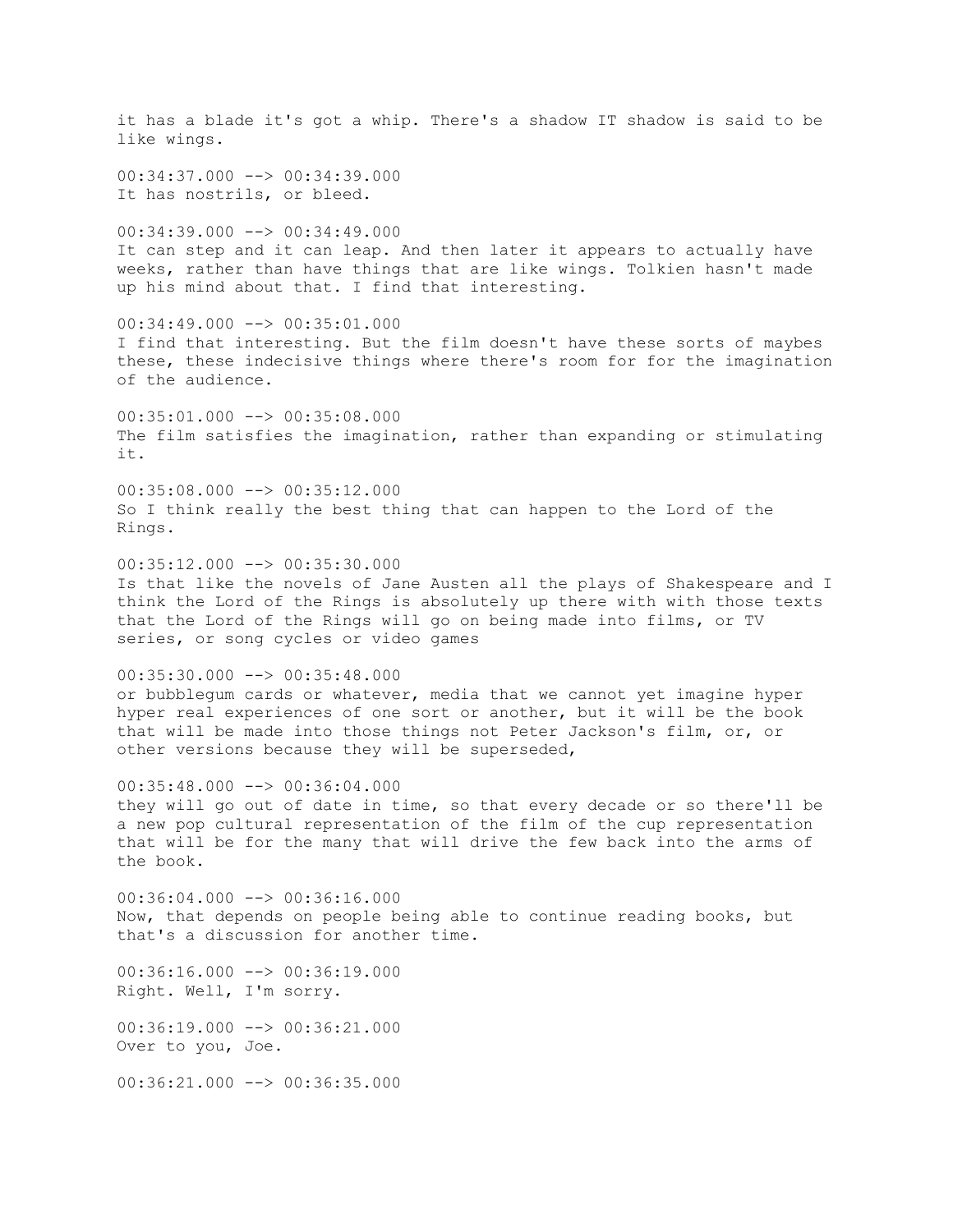Right. Okay. Well, um, I think these are all valid points. One thing I just like to conclude with is just a quick story that I had about a very positive experience teaching, teaching Martin.

 $00:36:35.000$  -->  $00:36:49.000$ Earlier this year, as I searched for a regular academic gig I'm keeping my hand and running medical humanities electives, which are short courses on humanities subjects which are taught to medical students to give them some sense of how, you know, university

 $00:36:49.000$  -->  $00:37:00.000$ outside med school really works. And last year I taught Martin and I got a lot of blank stares and the story about the Diana rig fan I just gave you earlier today, which was really disappointing.

 $00:37:00.000$   $\rightarrow$   $\rightarrow$  00:37:15.000 This year I offered a creative writing course geared towards the construction of fantasy narrative, and to give a broad look at the genre I decided for each of the four sessions I would divide the class up into four separate groups and I would get each

 $00:37:15.000$   $\rightarrow$   $00:37:20.000$ of the four separate groups to do a separate reading for each for each session.

00:37:20.000 --> 00:37:25.000 So we ended up covering 16 different authors.

00:37:25.000 --> 00:37:34.000 Over the course of the course and we talked about how the four authors we looked at in any given week used to particular technique for writing fantasy.

 $00:37:34.000$   $\longrightarrow$   $00:37:49.000$ And the students absolutely love this they talk they ask questions they approached me for details of authors then come across before they were amazed by era Listen, they were they were very impressed by hook Merlis they, a lot of people wanted to read

 $00:37:49.000$  -->  $00:37:52.000$ her.

00:37:52.000 --> 00:38:04.000 And as the course went on I discovered that several of these students were actually doing all the readings, not just the ones that were assigned for each class so they were settling themselves with about 100 pages a week of extra, extra reading in addition

00:38:04.000 --> 00:38:08.000 to the mid school workload, which was remarkable.

00:38:08.000 --> 00:38:15.000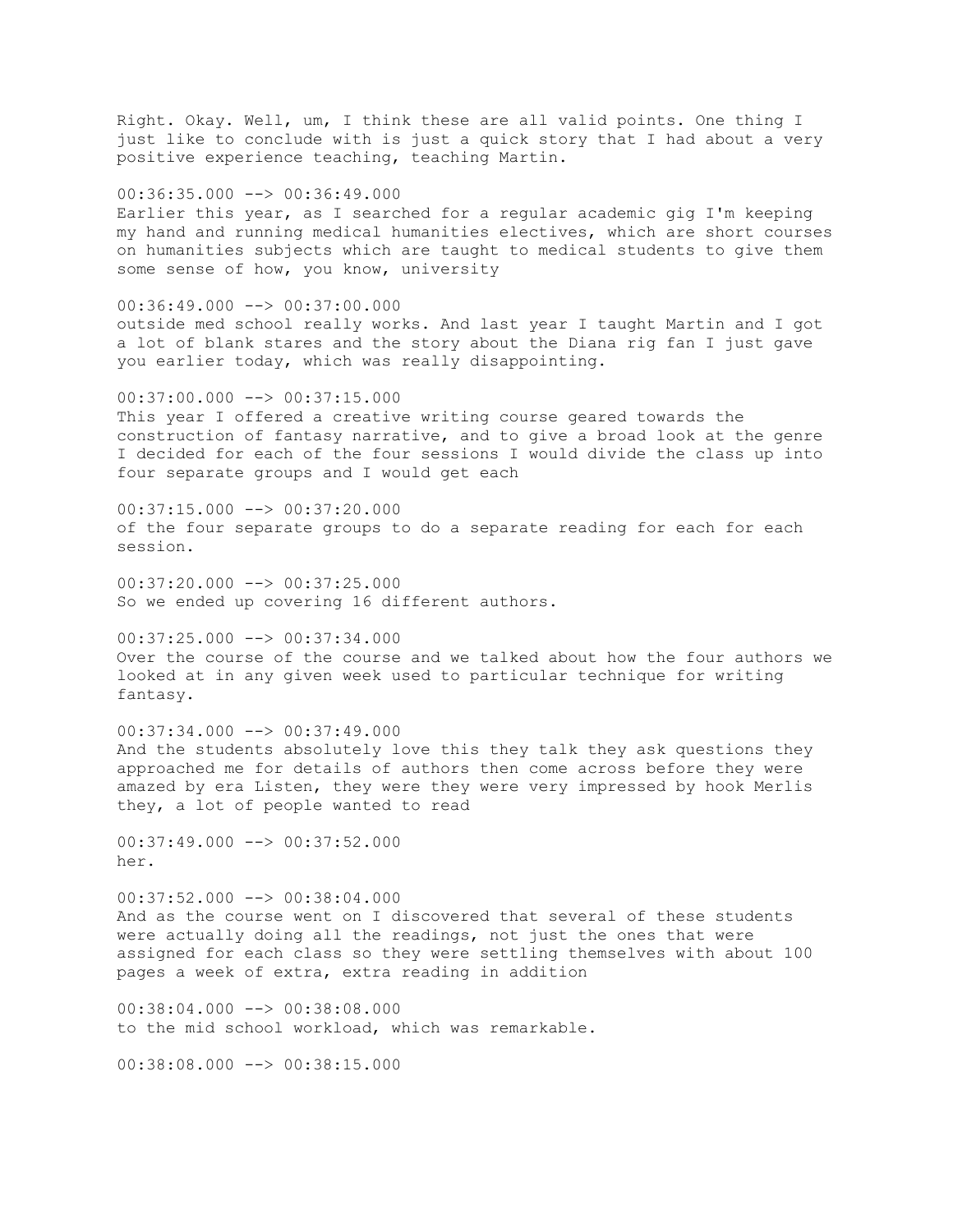And you know, then their assignments were great and the couple of them have approached me in the, in the supermarket to tell me how much they enjoyed the class.

00:38:15.000 --> 00:38:19.000 So, this is the most fun I've had behind the lectern and years.

00:38:19.000 --> 00:38:29.000 Now here's the thing the reading included token rolling in motion, and it's in this class, specifically about the token rolling and margin fans really started coming out of the woodwork.

00:38:29.000 --> 00:38:41.000 I used the story of the nearest hatching our dragons as an example of romantic disposition and about half the class did the reading, and they were really excited by it and those had already read Martin, I came away from it saying they wanted to read them

00:38:41.000 --> 00:38:48.000 again. And those who hadn't read them said they were going to, because they understood what was going on in that story now.

00:38:48.000 --> 00:39:02.000 Now I'm not sure what the secret was here, but it's worth noting that this particular course was organized by idea rather than by author we were examining authors as practitioners of compositional and expository techniques, rather than as objects of study

00:39:02.000 --> 00:39:07.000 in their own right, and as such I wasn't leading very hard on any one author. Okay.

00:39:07.000 --> 00:39:23.000 And, you know, that actually seemed seemed to work rather well you know we had a good old chat about about pollutes notion of romantic healing, as evidenced by the nearest those dragons and a lot of the bandwidth in that, in that, in that discussion was

 $00:39:23.000$  -->  $00:39:35.000$ taken up with two guys who would be stressing during med school by going back through Game of Thrones together, and they both said that we're now going to read the books now because they understood the techniques that what Martin was using.

00:39:35.000 --> 00:39:44.000 And I think that's Mission accomplished. I think that's building engagement with literature through the through, but by harnessing the the the enthusiasm for the adaptations.

 $00:39:44.000$  -->  $00:39:55.000$ And I think it was accomplished by leaning quite gently on fan enthusiasm don't go into class you know waving waving, you know, the Game of Thrones doubles and saying right we're all going to be enthusiastic about this now.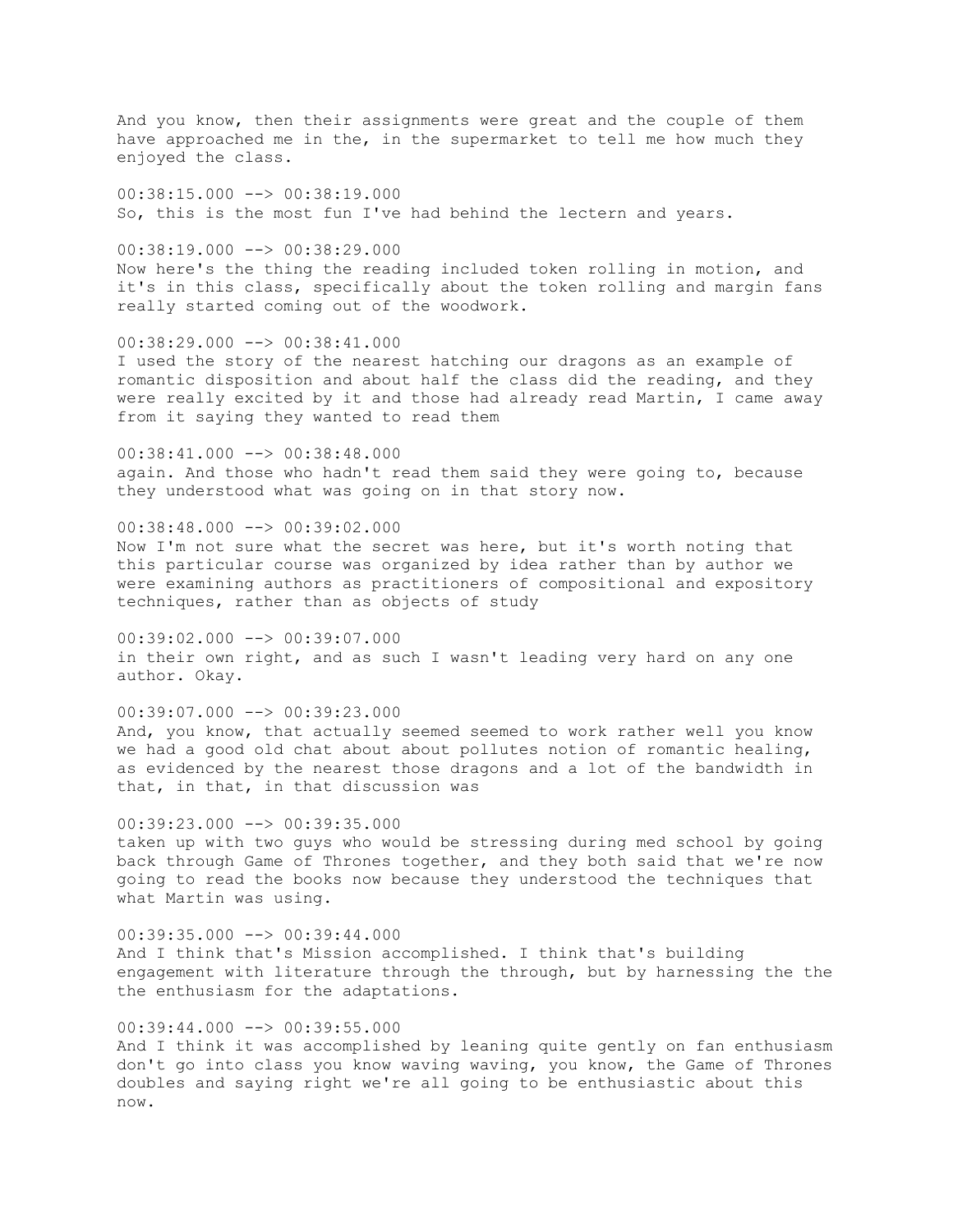$00:39:55.000$   $\rightarrow$   $\rightarrow$  00:40:03.000 Yeah, we were looking at ideas and we were showing how ideas, you know, carry through between texts. 00:40:03.000 --> 00:40:11.000 But I've taken up a lot of the bandwidth here and we don't have a lot of time left past we should throw the floor open for questions now.  $00:40:11.000$  -->  $00:40:18.000$ So, I'll do, I'll. Does anyone else have any questions  $00:40:18.000$  -->  $00:40:23.000$ or comments.  $00:40:23.000$   $\rightarrow$   $\rightarrow$  00:40:40.000 Sure, I'll grab the floor, i. So, I find these topics really fascinating as somebody that did come to talking right around the time of the Peter Jackson movies, the fine line to walk for me here is always between trying to get people engaged in the primary  $00:40:40.000$  -->  $00:40:58.000$ text and and gatekeeper. And so I, you know, that is the the very fine balance to walk. So, if for any of the panelists to pick up, how, how do you approach that and make sure you know that you're respecting people's experience with the material in a  $00:40:58.000$   $\longrightarrow$  00:41:06.000 way that will hopefully engage them with it further rather than push them away a  $00:41:06.000$  -->  $00:41:11.000$ Lot of old you have anything to add. 00:41:11.000 --> 00:41:14.000 Not just yet.  $00:41:14.000$  -->  $00:41:27.000$ Can we just want to say a little bit more about what you mean by gate keeping their Do you mean insisting on fidelity to the text, not necessarily the idea that I'm talking about and maybe not everybody might experiences but me spending a lot of time 00:41:27.000 --> 00:41:45.000 on Facebook I absolutely do would be, you know, the idea of like a true fan right like you need to know this much about this property in order for me to consider you, you know, a valid fan or whatever kind of thing so, so it's a matter of making sure 00:41:45.000 --> 00:41:51.000 that you're still engaging those people that might have more tenuous grasp on the primary text.  $00:41:51.000$   $\rightarrow$  00:42:06.000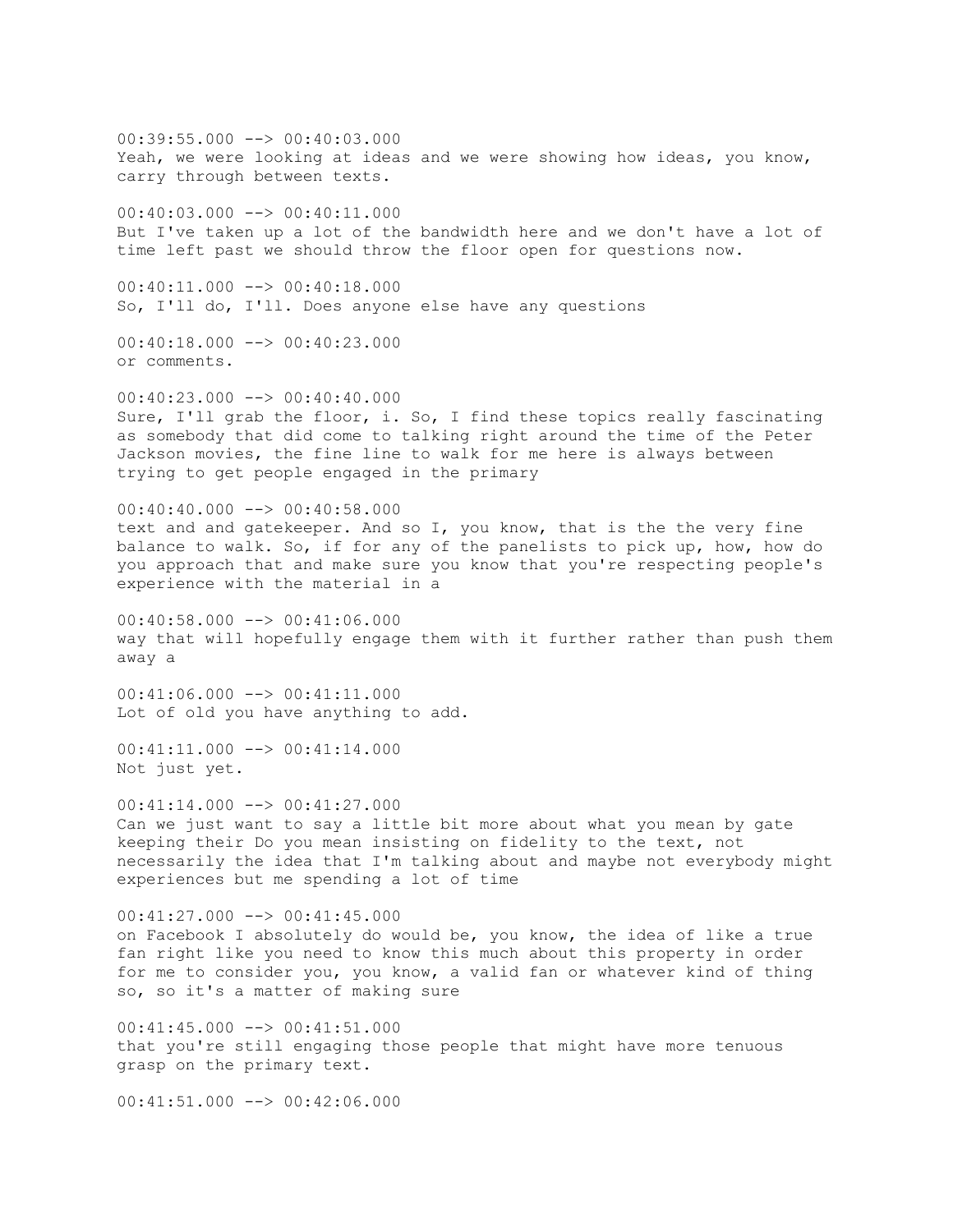Without yeah without potentially pushing them away or alienating those people. I may be starting way back from, from an answer to this but one of the things that I like about all the fantasy works we're talking about today is that these are such varied

 $00:42:06.000$  -->  $00:42:16.000$ worlds that I think readers find lots of ways in, and their reactions can be very idiosyncratic.

 $00:42:16.000$  -->  $00:42:34.000$ And I frankly find at least in the classroom that students are generally respectful of different kinds of approaches, I think, in the Harry Potter framework, and maybe also in Game of Thrones with the idea of the various houses that's kind of a concept

 $00:42:34.000$  -->  $00:42:37.000$ that those series have in common, although they use it in different ways.

 $00:42:37.000$  -->  $00:42:46.000$ I think that kind of lends itself to an exploration of individuality and the way that various kinds of qualities combined in any particular individual.

 $00:42:46.000$  -->  $00:43:01.000$ I'm not sure whether this is a related point but one of the things I really have enjoyed about being involved in Harry Potter studies is its appeal to readers over a very broad demographic, particularly with regard to age.

00:43:01.000 --> 00:43:20.000 And I think initially I looked at some statistics when I was preparing to do this today. I looked at some statistics about sales of the first three Harry Potter books I should I think something like 30%, of those sales were to readers over the age of

 $00:43:20.000$  -->  $00:43:34.000$ obviously those kinds of statistics are hard to break down because you can't know how many of those readers might be buying the book for a child, but, but, you know, the fact that readers of the series, tend to be across a very wide age demographic is

00:43:34.000 --> 00:43:51.000 interesting to me. My perception is that there are also series that appeal to both male and female readers despite the fact that JK Rowling did use initials on the cover of the books because she was concerned that a and a male protagonists because she

 $00:43:51.000$   $\rightarrow$  00:44:09.000 was concerned that boys don't read books with with female protagonists, I think that helps to account for the, for the number of series, especially in the early 21st century involving a dual protagonists are kind of a trio as in the Harry Potter series

 $00:44:09.000$   $\longrightarrow$  00:44:25.000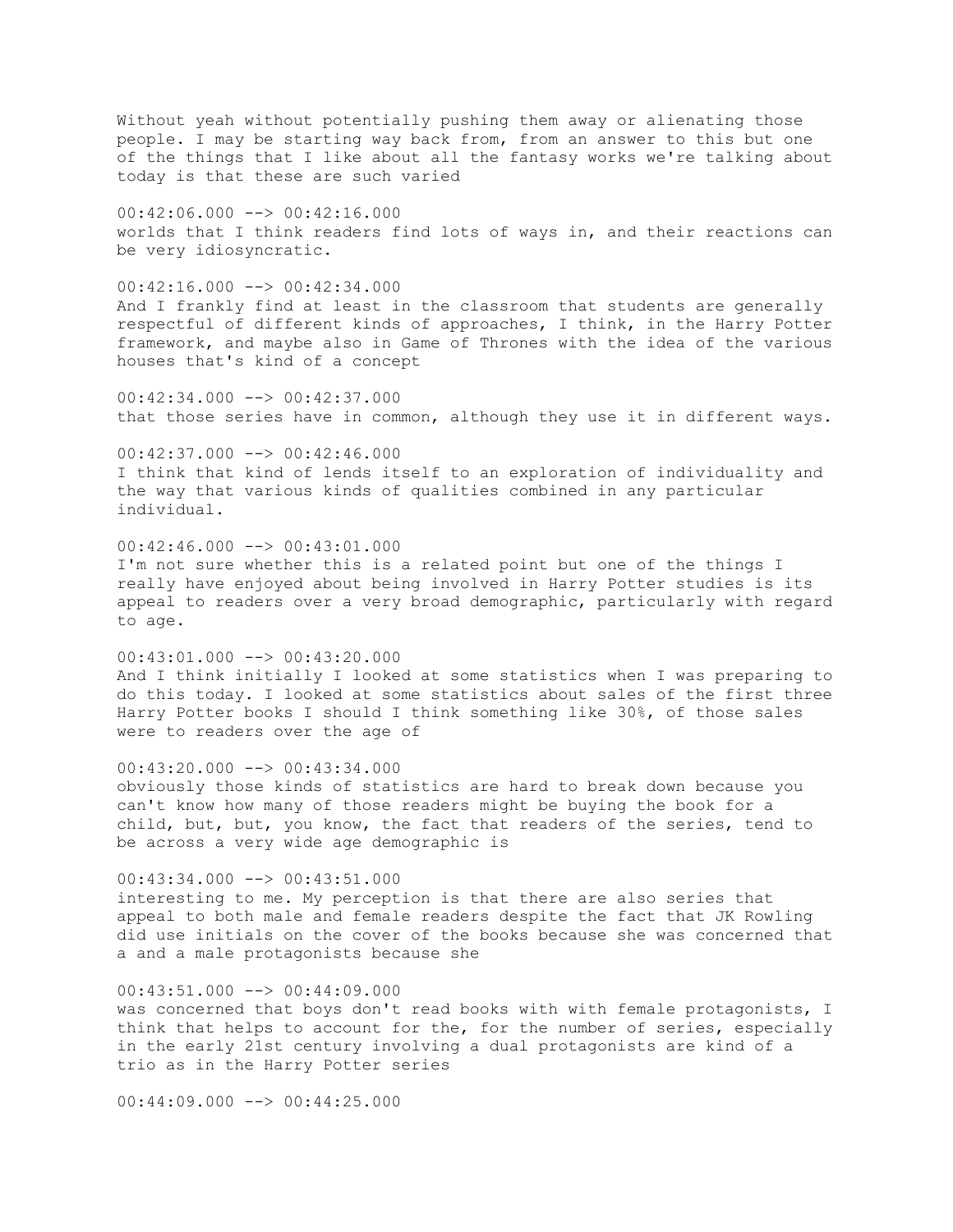not a protagonist, but a very major characters. Paul I don't know about you but when I was growing up I think a lot of my friends tended to see the Lord of the Rings as maybe more a guy thing I mean I had a lot of female friends who were English majors

 $00:44:25.000$  -->  $00:44:40.000$ and and to a person they had the same story about not really having been able to get into the Lord of the Rings as young readers, but having come back to it later on, often maybe in their, in their 30s or even early 40s I know that was certainly true

 $00:44:40.000$  -->  $00:44:45.000$ for me, but it may just be my perception.

 $00:44:45.000$  -->  $00:45:07.000$ I don't know that I've actually got a response to about the Lord of the Rings being being a guy thing, but I think perhaps, it gave, but perhaps it gave boys, sort of permission to indulge the sort of the speculative kinds of aspects of the nature rather

 $00:45:07.000$  -->  $00:45:26.000$ than sort of just reading things that were sort of more sort of serious, because, and this, perhaps connects with what I was about to say that there is a seriousness to the Lord of the Rings, that, that end to all the texts we've talked about that, that

 $00:45:26.000$  -->  $00:45:39.000$ I think it's back to what was not Joe was saying at the very beginning, and I tried to say, in, in my little presentation before which was possibly a little bit too scripted for this particular medium which I still don't quite understand.

 $00:45:39.000$  -->  $00:45:54.000$ But where my remarks about the Bell Road, for instance, now I find that when I sort of look at the that particular aspect of the text in in the class the Bell Road works really quite well on the screen or at least it's sort of memorable built delving

 $00:45:54.000$  -->  $00:46:00.000$ into how Tolkien handles that and seeing those uncertainties.

 $00:46:00.000$  -->  $00:46:17.000$ The class, the classes find those uncertainties moving and interesting and sort of profound. And that's sort of what I meant them to be it's that rather than like Tim was saying, sort of shutting the gates and saying well this is the only way in which

 $00:46:17.000$  -->  $00:46:20.000$ you can interpret the text.

 $00:46:20.000$  -->  $00:46:36.000$ Talking leaves the gates open for the, and that's, that's sort of what we like about it that he even with sort of important aspects of the text like you know the presentation of Sarah.